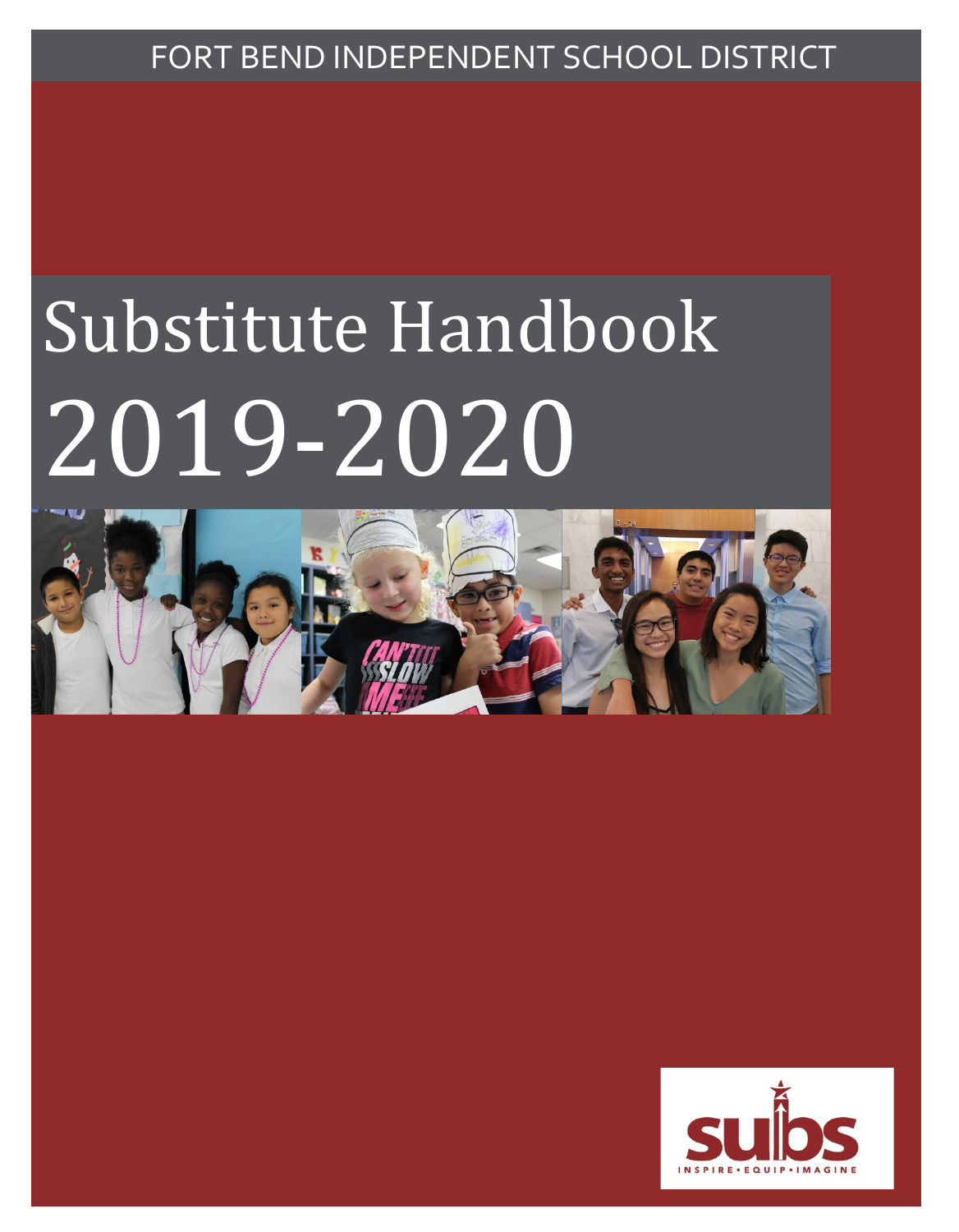

Dear Substitute,

Thank you for serving as a substitute teacher with the Fort Bend Independent School District (FBISD). This handbook will explain our procedures, assist you in becoming a successful substitute, and answer some of the questions you may have about substituting in FBISD. We want your time with FBISD to be beneficial for the students and rewarding for you.

As a substitute teacher, you share with all educational professionals the task of strengthening our society by preparing children for responsible citizenship. You play a major role in carrying out the activities planned by our teachers when they are absent. Principals and teachers value effective substitute teachers and recognize that your efforts to provide continuity, in the regular teacher's absence, are extremely important and appreciated.

**All substitutes are required to familiarize themselves with this handbook.** This handbook is neither a contract nor a substitute for official District Policy nor the District Employee Handbook. It is not intended to alter the at-will status of non-contracted employees in any way. Rather, it is a guide and a brief explanation of District Policies and Procedures related to employment as a substitute teacher. References made to District Policies in this Substitute Handbook consist of summaries or partial excerpts from the complete policy text. The official policy adopted by the Board of Trustees remains the authoritative reference. Any policy changes adopted during the life of this handbook will take precedence over any conflicting statement in this handbook. The Human Resources Department has sole authority to modify the contents of this handbook.

We trust your substituting experiences will be professionally fulfilling to you and educationally profitable to our students. We need strong substitutes who will take on the responsibility to ensure the educational process is not interrupted when the regular teacher is absent.

Thank you for your time, creativity, and enthusiasm required to work in a stimulating environment where excellence is an expectation.

Sincerely,

FBISD Human Resources Department, Substitute Office

Patricia Lutz, Human Resources Department Substitute Advisor Susan Flessner, Human Resources Department Substitute Advisor Mariajose (MJ) Adams, Human Resources Department Substitute Specialist Kristin Richter, Human Resources Department Substitute Consultant Rebeca Bangstein, Talent Acquisition Department Director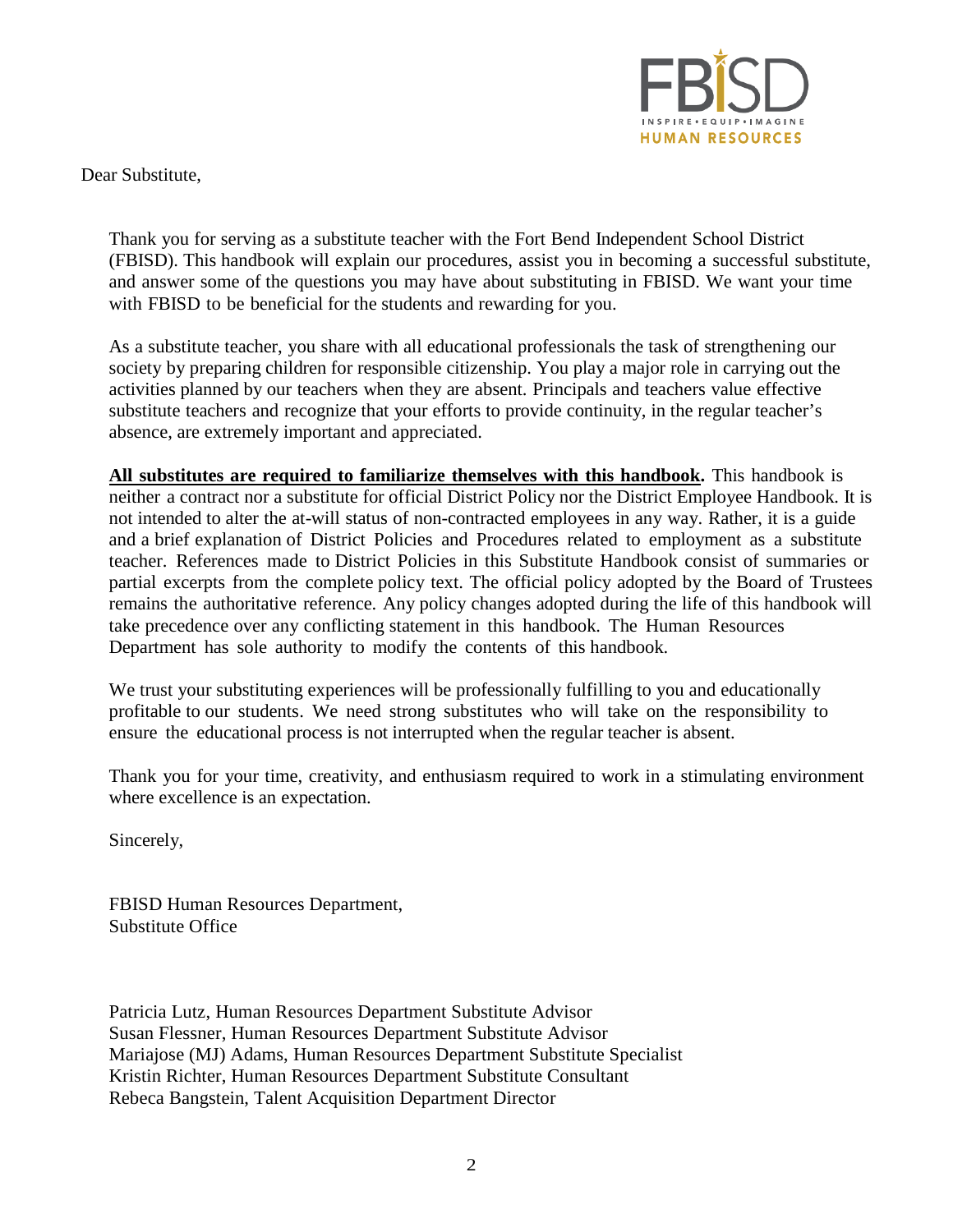### **Introduction**

The purpose of this Substitute Handbook is to provide you with the information needed to ensure continuity in the instructional program when our teachers are absent from their classrooms. This handbook aims to answer questions you may have and help you with information you need to have a successful experience as a substitute.

A substitute teacher is required to follow the instructions of a teacher and ensure that the established rules and procedures are maintained throughout the classroom in a professional manner. It is important to maintain a positive working relationship between the staff and substitute teachers.

Substitute assignments may change based on the needs of the individual school. A substitute teacher may be asked to accept assignments outside his/her background or educational training. Substitutes may also be asked to cover classes during the regular teacher's planning period. When the substitute arrives for an assignment, the school's needs may have changed (i.e., the substitute accepted a math job but the school needs them in an English class). Being flexible with assignments is greatly appreciated by the campus. The staff will assist you with any questions and provide you with additional information needed for the assignment.

Please note that substituting is an on-call employment relationship. Fort Bend Independent School District is under no obligation to provide employment nor is it obligated to provide continued employment. The Human Resources Department and campus principals have the right to exclude substitutes from future jobs or remove substitutes from long-term assignments in the best interest of the staff and students.

## **IMPORTANT CONTACT INFORMATION THE HUMAN RESOURCES DEPARTMENT – SUBSTITUTE OFFICE**

**Alpha Split A-L** (last name) **[kristin.richter@fortbendisd.com](mailto:kristin.richter@fortbendisd.com) [susan.flessner@fortbendisd.com](mailto:patricia.lutz@fortbendisd.com)**

Patricia Lutz, Human Resources, Advisor<br> **Substitute Specialist:**<br> **Alpha Split M-Z** (last name) Mariajose (MJ) Adams **[patricia.lutz@fortbendisd.com](mailto:patricia.lutz@fortbendisd.com) [mariajose.adams@fortbendisd.com](mailto:mariajose.adams@fortbendisd.com)**

#### **Substitute Advisors**: **Substitute Consultant:**

Susan Flessner, Human Resources, Advisor Kristin Richter, Human Resources, Consultant

**Mariajose (MJ) Adams, Human Resources Specialist** 

#### **Substitute employees should contact an Advisor for answers to the following questions:**

- Long-term assignment/discrepancies
- ReadySub Issues
- Resignation
- Substitute teaching concerns and general questions

#### **Substitute employees should contact a Specialist for answers to the following questions**:

• Paycheck discrepancies concerning daily rate of pay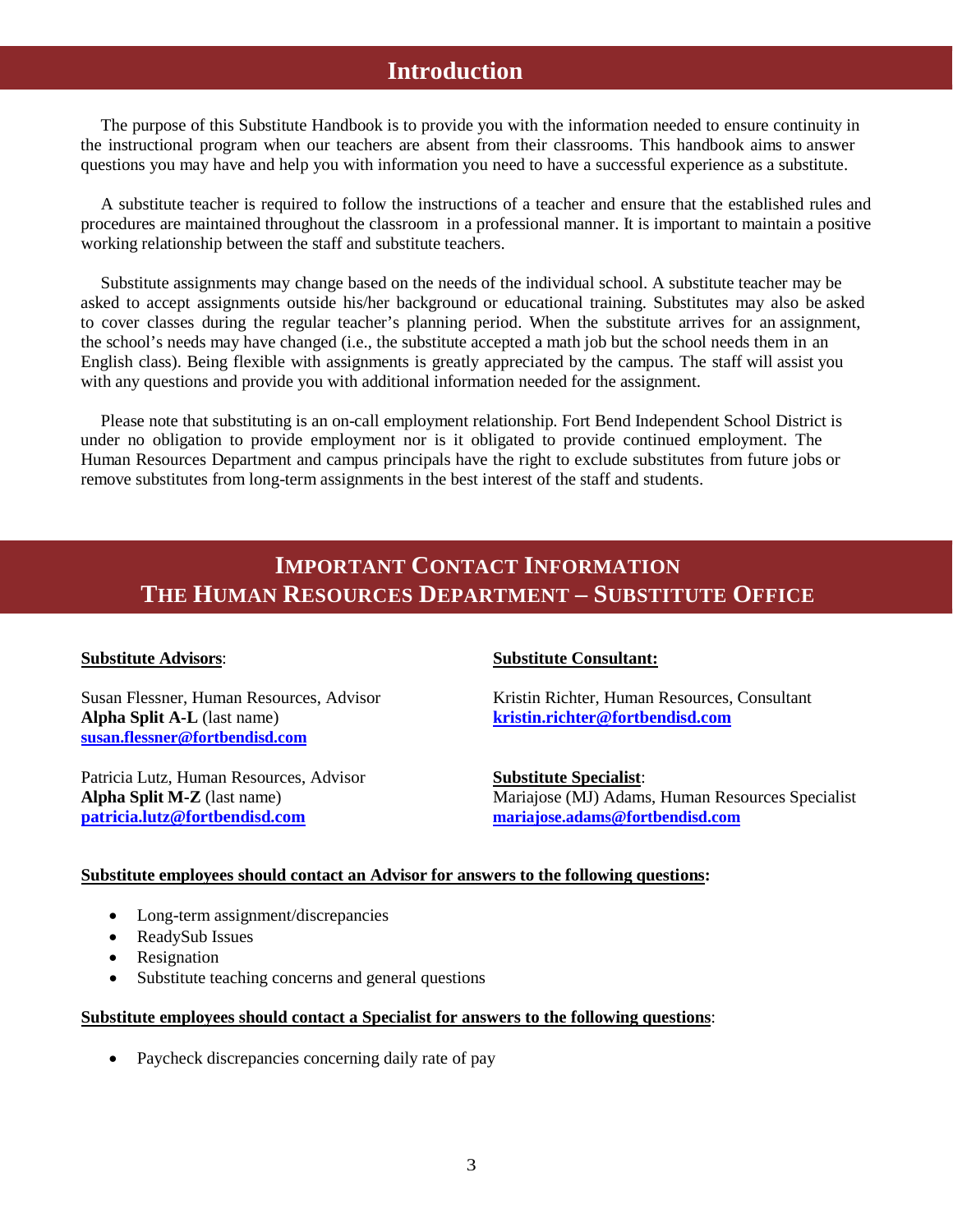## **TABLE OF CONTENTS**

| Substitute Job Responsibilities                               | 5         |
|---------------------------------------------------------------|-----------|
| Salary Information, Long Term Assignments, Summer School Subs | $6 - 8$   |
| Reporting to the Campus                                       | $9-10$    |
| My Self-Serve, Ethnicity and Fingerprinting Information       | 11        |
| <b>Substitute Progressive Discipline</b>                      | 12        |
| <b>Workplace Conduct</b>                                      | $13 - 16$ |
| FAQ                                                           | $17 - 21$ |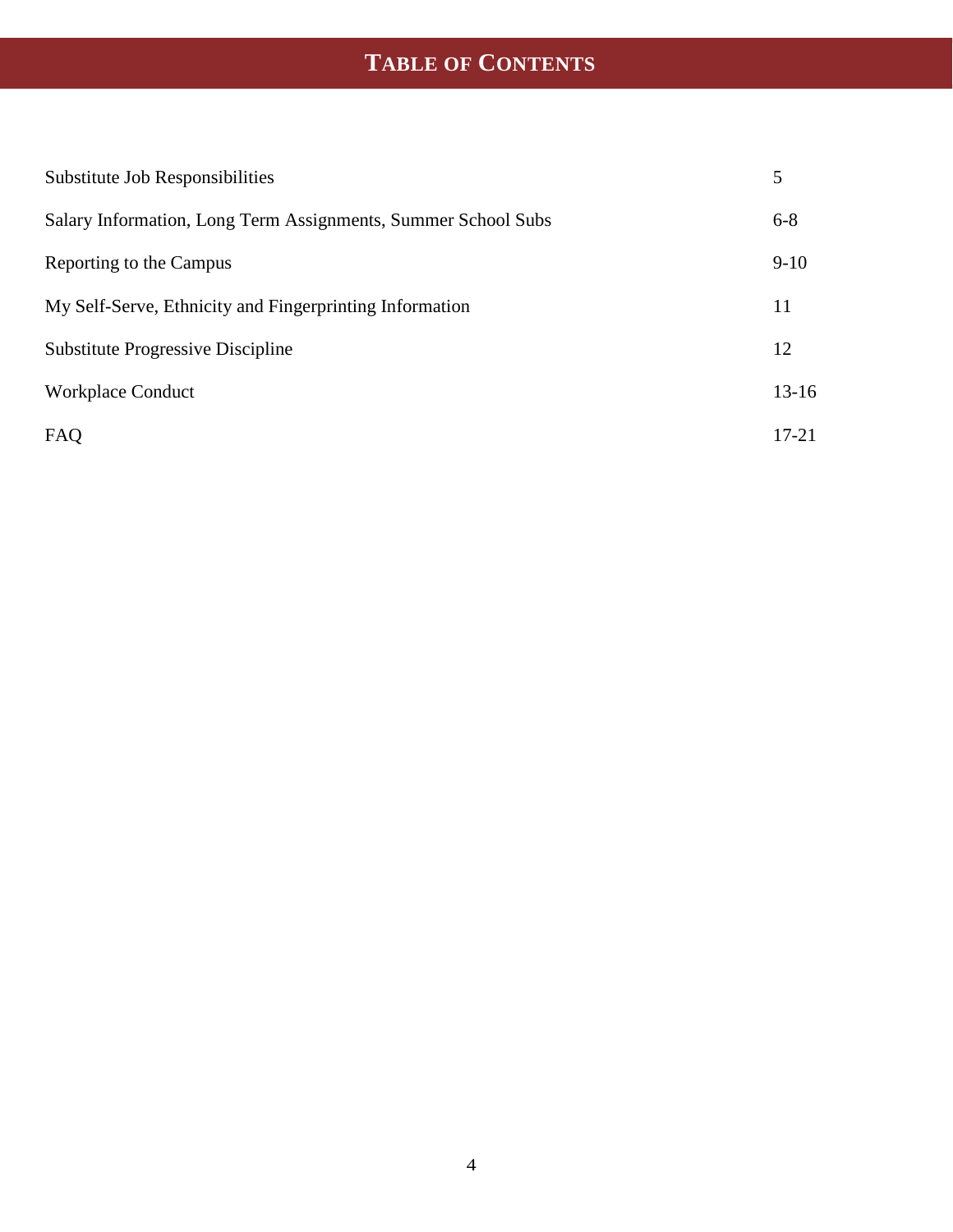## **SUBSTITUTE JOB RESPONSIBILITIES– 2019-2020**

- I will agree with the terms and conditions for Substitute Use of Internet and the Computer Systems, Acceptable Use Agreement. (AUA)
- I will be punctual and adhere to the classroom schedule.
- I will maintain order in the classroom.
- I will follow the teacher's lesson plans in sequence and fulfill all responsibilities of the teacher, including extra duty.
- I will supervise the students assigned to the regular classroom teacher at all times (i.e., homeroom, hallways, dismissal, cafeteria, etc.).
- I understand I cannot leave the campus during work hours.
- I understand I am not entitled to the teacher's conference period and may be asked by the principal to substitute for another class during that time.
- I understand the campus may change my assignment once I arrive. I understand that if I choose not to take the different assignment and decide to leave instead, I will not be compensated for the day.
- In the event I arrive at a campus and am not needed, it is my responsibility to secure another assignment. If I do not work an assignment, I understand I will not be compensated for the day.
- I understand that I cannot work as an Assistant Site Coordinator, Intervention Specialist or Instructional Tutor and be a substitute teacher concurrently during the school year.
- I understand that I must not use corporal punishment and there must be no inappropriate physical contact at any time with students.
- I understand that I must never sexually harass a student or employee, whether verbally or physically.
- I understand that I must wear my Substitute ID Badge at all times on the campus. If I lose my badge, I understand I cannot work until I obtain a replacement badge.
- I understand that if I fail to work for three consecutive months, I may be removed from the substitute roster unless I make myself unavailable in ReadySub and notify my HR Advisor.
- I understand that I must follow all FBISD Policies and Procedures. It is my responsibility to familiarize myself with the Substitute Handbook and all District Policies and Procedures, which can be accessed on the FBISD Homepage at [www.fortbendisd.com.](http://www.fortbendisd.com/)
- I understand that I must adhere to the Standards of Conduct and the Educators' Code of Ethics. It is my responsibility to familiarize myself with this and all District Policies and Procedures, which can be accessed on the FBISD Homepage a[t www.fortbendisd.com.](http://www.fortbendisd.com/)
- I understand that substituting is part-time and that work hours are not guaranteed as I am contacted based on a need at a campus. I also understand that I am not eligible for unemployment compensation benefits during any scheduled school breaks including, but not limited to: Summer break May 28, 2019 through the first day of school August 14, 2019; September 2, 2019; September 27, 2019; October 14, 2019; November 25, 2019 through November 29, 2019; December 20, 2019 through January 6, 2020; January 20, 2020; February 17, 2020; March 9, 2020 through March 13, 2020; April 10, 2020; May 25, 2020. I also understand that I will not be compensated for any school closures due to bad weather, natural disasters etc.
- I understand that I have no employment contract with FBISD, and I may be dismissed at any time for any reason not prohibited by law or without cause, as determined by the needs of the District. At-will employees who are dismissed shall receive pay through the end of the last day worked. At-will employees are free to resign at any time.
- I understand it is my responsibility to sign the Letter of Assurance indicating to FBISD that I will return the following year as a substitute teacher. Should I decide not to return, it is my responsibility to submit an Exit request.

#### **I have read and agree to ALL the above job responsibilities, I understand my responsibilities include but are not limited to the items listed above.**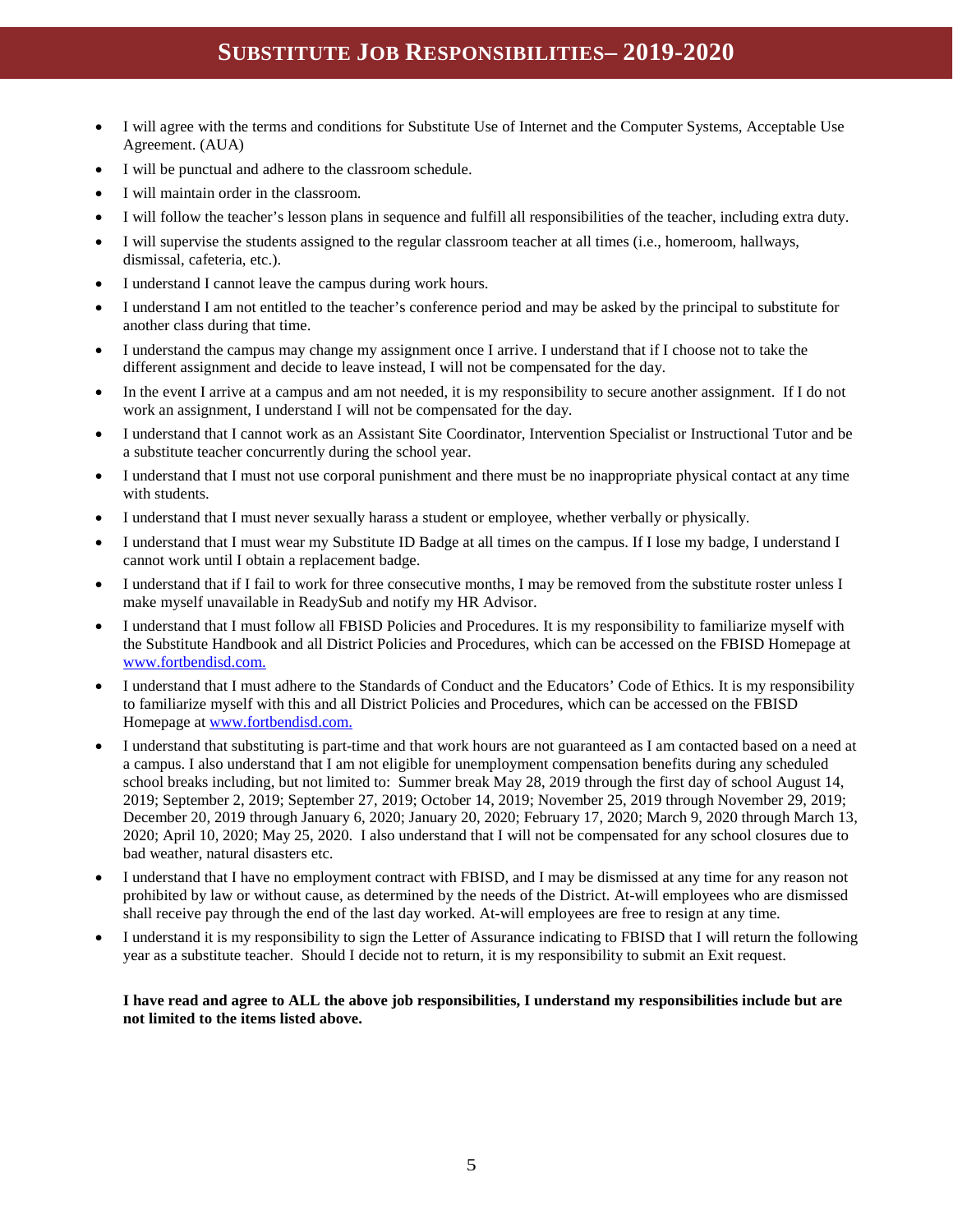## **SUBSTITUTE PAY RATE INFORMATION**

| <b>Category</b>                | <b>Daily</b> | <b>Long-Term</b> | <b>Long-Term Over</b><br>30 Days |
|--------------------------------|--------------|------------------|----------------------------------|
| <b>Degreed/Non-Degreed</b>     | \$85         | \$120            | Do Not Qualify                   |
| <b>Texas Certified Teacher</b> | \$95         | \$120            | \$160*                           |
| <b>Registered Nurse</b>        | \$125        | \$150            | \$175                            |

#### **Degreed and/or Non-Degreed with 60+ Hours (includes aides)**

• Includes alternative certification program (ACP) applicants with passing scores in content area(s)

**\*When working a half-day long-term assignment, you MUST work 20 consecutive half days to qualify for the \$120 rate. If you pick up another half-day assignment on the same campus for the other half of the day, you will be paid the regular half-day rate for that assignment.**

#### **(1) Texas Certified Teacher (Registered Nurse)**

- Must hold a current, valid Texas teaching/registered nurse certificate/license
- Certification must be viewable in SBEC/State Board of Nursing to receive the certified rate

#### **(2) Texas Certified Teachers ONLY:**

To qualify for the \$160 rate, you must be a Texas certified teacher substituting for the same employee for 30 (full)+ days. Payroll will retro pay the \$160 difference from day one of the assignment.

**Texas Certified Teachers MUST BE CERTIFIED IN THE SUBJECT AREA for the assignment to receive the \$160 rate. The Substitute must be in the same assignment for the same teacher for 30 (full) days or more to receive the \$160 rate.** Aide assignments **DO NOT** qualify.

- It is the substitute's responsibility to know what their certification covers (ex. Gen 4-8 would not cover P.E.)
- *You MUST notify us via email of any certification updates.* **[\(substitutes@fortbendisd.com\)](mailto:substitutes@fortbendisd.com)**

(3)**Registered nurses MUST BE in a nursing assignment for 30(full)+ days to receive the \$175 rate.**  Once the full 30-day requirement is fulfilled for the assignment, payroll will retro pay the \$175 difference from day one of the assignment.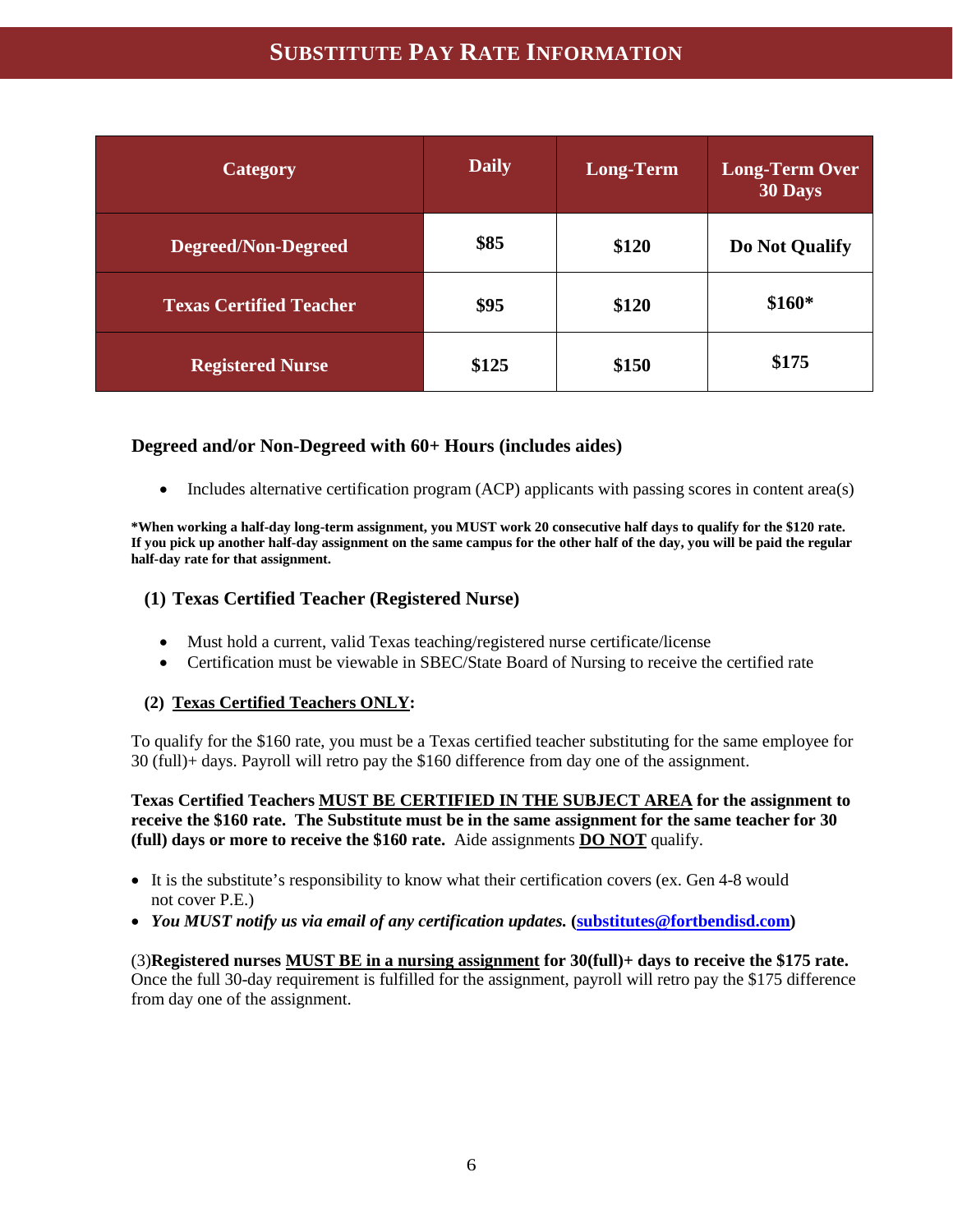#### **Substituting in a Long-Term Assignment:**

A certified long-term substitute teacher who substitutes for a teacher for an extended period (10+ days) **MUST** adhere to the following guidelines:

- If you miss one day within your 10 consecutive full day count, the 10-day count starts over when you return to the same assignment/same campus unless you are requesting to be absent due to the following:
	- ♦ Jury Duty must provide the jury summons upon return
	- ♦ Family/Medical Emergency Must provide a medical note upon return
- A long-term assignment is not a contract; a principal may choose to terminate the assignment at any time.
- All certified substitutes are eligible for long-term assignments when they substitute for the same teacher over 10 full, consecutive days. Exceptions may be considered on a case-by-case basis.
- The Substitute Office's expectation for substitute absences is that substitutes not have more than three (3) absences during a long-term assignment. However, if there are extenuating circumstances, the substitute must consult with the substitute representative on the campus **and** email the [substitutes@fortbendisd.com](mailto:substitutes@fortbendisd.com) inbox. Failure to notify the campus and the Substitute Office in advance, or prior to taking the allowed three (3) absences, could result in cancellation of the long-term assignment. A written excuse for the absence is required on the fourth  $(4<sup>th</sup>)$  day of an absence. The Substitute Office, in conjunction with the campus administrator, will make decisions regarding the number of absences approved.
- The campus representative will generally contact individuals on their campus's preferred list of substitutes for a long-term assignment. Once the substitute commits to working the assignment, the campus representative is required to submit a Substitute Recommendation Form to the Human Resources Department, Substitute Office.
- The principal will make every reasonable effort to utilize substitutes certified in the State of Texas to fill a teaching position. If a substitute with a valid Texas teaching certificate cannot be assigned, the principal may contact a substitute with a degree or a substitute currently enrolled in an ACP program, after obtaining approval from the Substitute Office. Long-term substitutes can attend professional development sessions at the request of the campus administrator, and the long-term sub will be paid for those days.

#### **NOTICE TO SUBSTITUTES REGARDING PAYCHECKS**

**PLEASE NOTE** – It is the substitute's responsibility to monitor his/her jobs in ReadySub to ensure all jobs worked during a pay period have been entered. The substitute must notify the Substitute Office before the next pay period if he/she notices a mistake in days worked so the following paycheck can reflect the adjustment. It is imperative that all substitutes "**sign in and out**" on the Campus Absence Report, include arrival/departure times, and monitor their absences weekly in ReadySub. *Your signature is your verification you worked and will receive pay.* If your signature is not found on the Campus Absence Report and you are not plugged into an assignment, but did in fact work, you will not be paid for the day.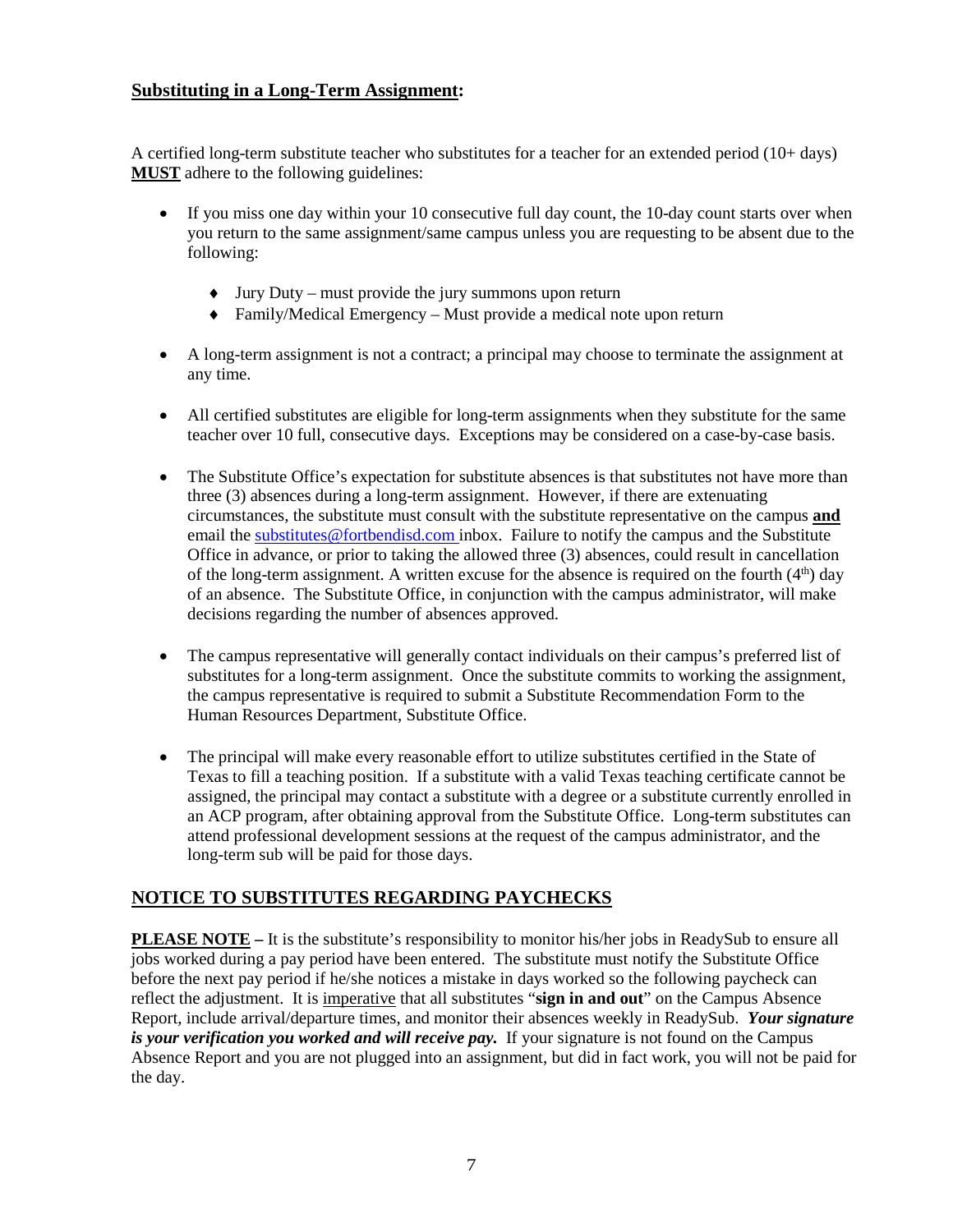#### **SUMMER and SUBSTITUTES**

Substitutes do not work in the summer or in FBISD's summer school program. The District's expectation is that you will be ready to substitute for the following school year. Please take the time during the summer to update your online application with a current email address and other contact information. Also, review the Current FBISD Substitute Information web page for monthly newsletters and announcements. If you will not be substituting the following school year, please submit your Exit form through My Self Serve from the district website.

A substitute meeting for existing substitutes will be held in July/August of each year to review updates and training for the upcoming school year. You will be notified via your Fort Bend email address and a ReadySub announcement of dates to sign the new Substitute Handbook acknowledgment, sign the Letter of Assurance and the Job Responsibilities page. Failure to do this may result in being removed from the substitute list for the upcoming school year.

Letters of Assurance for the 2020-21 school year will be distributed during May 2020.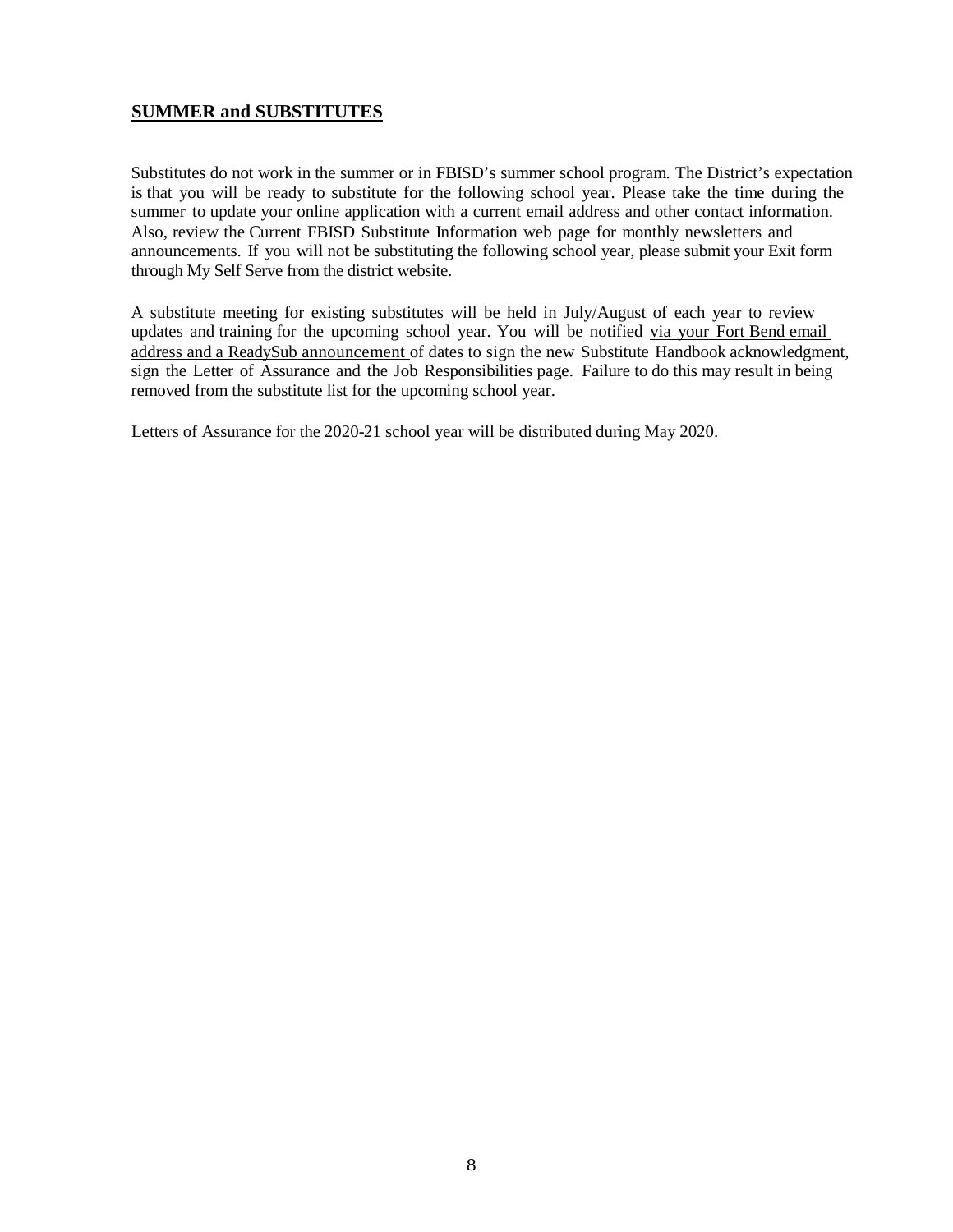#### **ArrivalTimes**

It is important to familiarize yourself with the campus locations before accepting your first assignment. The schedule listed below should be followed for campus arrival and dismissal times.

| <b>High School</b>     | 7:10 a.m. $-3:10$ p.m.    |
|------------------------|---------------------------|
| $\frac{1}{2}$ day a.m. | 7:10 a.m. $-11:10$ a.m.   |
| $\frac{1}{2}$ day p.m. | $11:10$ a.m. $-3:10$ p.m. |
| Middle School          | $8:20$ a.m. $-4:20$ p.m.  |
| $\frac{1}{2}$ day a.m. | $8:20$ a.m. $-12:20$ p.m. |
| $\frac{1}{2}$ day p.m. | $12:20$ p.m. $-4:20$ p.m. |
| Elementary             | 7:50 a.m. $-3:50$ p.m.    |
| $\frac{1}{2}$ day a.m. | 7:50 a.m. $-11:50$ a.m.   |
| $\frac{1}{2}$ day p.m. | $11:50$ a.m. $-3:50$ p.m. |

Be prompt in order to start your duties at the scheduled time. If you anticipate that you will be late, you must call the school office, so they can plan accordingly. **You are expected to remain at school until the end of the school day, which may include the teacher's end-of-the-day duties.** Be sure to check with the school site administrator for instructions regarding classroom access, etc.

#### **Upon arrival at the campus, you must do the following**:

- Make sure your FBISD substitute ID badge is clearly visible.
- **Sign in at the front office, and write down your arrival time.** Pick up the teacher's substitute folder.
- Receive directions, information (procedures, keys), and instructions concerning the campus and your classroom.
- Receive applicable emergency and non-emergency procedures/routes for (weather, fire drills, film, assembly, field trip, etc.).

#### **ClassroomEtiquette**

- Secure your personal belongings when you arrive. (Do not leave your belongings out. It is your responsibility to keep them secure. The District is not responsible for lost or stolen items.)
- Write your name on the board.
- Let a neighboring teacher know you are assigned to the classroom for the day.
- Review the lesson plans, books, materials, and special procedures.
- Only use instructional materials provided by the teacher or other school personnel.
- Locate and review emergency plans and specific behavior intervention plans for students.
- If there are missing materials or supplies that you need, immediately contact the team leader, department head, or campus administrator.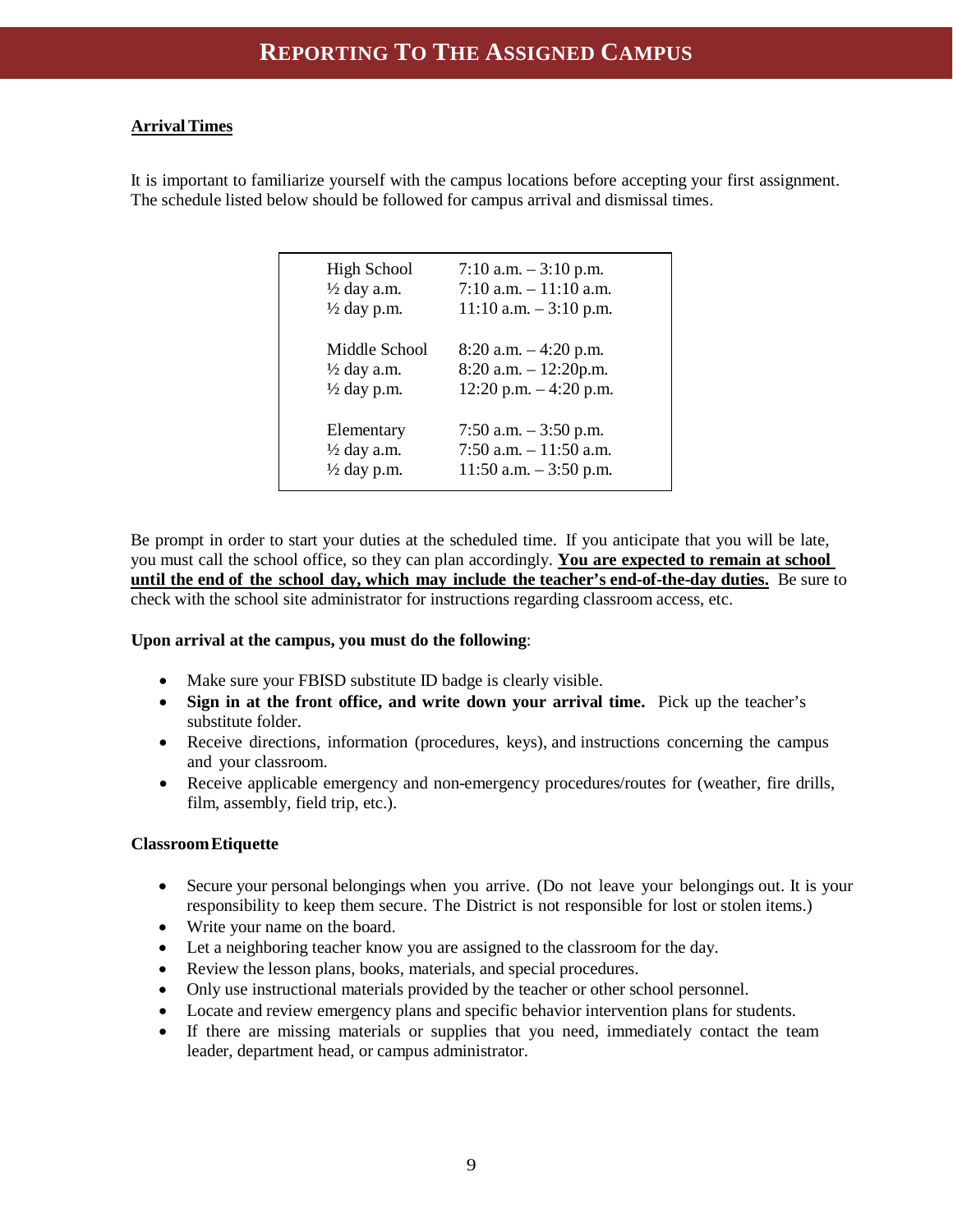#### **Confidentiality**

- All student information is confidential. Divulging information to unauthorized persons can result in termination from employment.
- Check with the campus principal if you wish to substitute on your child's campus or in their classroom. You must receive approval from the principal before accepting an assignment on the campus.

#### **During the School Day**

- Follow the teacher's lesson plans to the best of your ability.
- Use positive reinforcement for good behavior.
- Be fair, firm, and consistent as you follow the teacher's classroom rules and consequences.
- Be positive and find different ways to engage students. Your passion is contagious.
- Act at once, if an accident occurs that is serious enough to require immediate attention. Report the accident to the principal immediately and refer any first aid concerns to the school nurse.
- Since you do not know their medical history, allow students to see the nurse even if you are not convinced they are not feeling well.

#### **At the End of the Assignment**

- Complete a Substitute's Report to the Classroom Teacher Form or leave detailed notes and your phone number should the teacher have any questions. Consider the questions below when completing your report:
	- o What were you able to complete in the lesson plan?
	- o What were you unable to complete and why?
	- o What did you add to the lesson plan and why?
	- o Which students were helpful? (Be specific and provide details)
	- o Were there any problems? (Be specific and provide details)
- Leave student work organized and on the teacher's desk. If the teacher left an answer sheet and if you have the time, you can review the students' work.
- Return equipment and supplies to the proper storage areas. Leave the classroom in an orderly manner. Ask students to help clean around their area before dismissal.
- Re-lock any cabinets that were locked when you arrived.
- Make sure the students made it safely to the bus or designated areas for pick up, if applicable.
- Leave the teacher's desk and room as you found them.
- Sign out at the front office and include departure time. Turn in any money, keys, folders, etc.
- Check to see if you are needed for the next day.

## **WE CANNOT PAY YOU IF YOU DO NOT SIGN-IN AND OUT AT THE FRONT OFFICE.**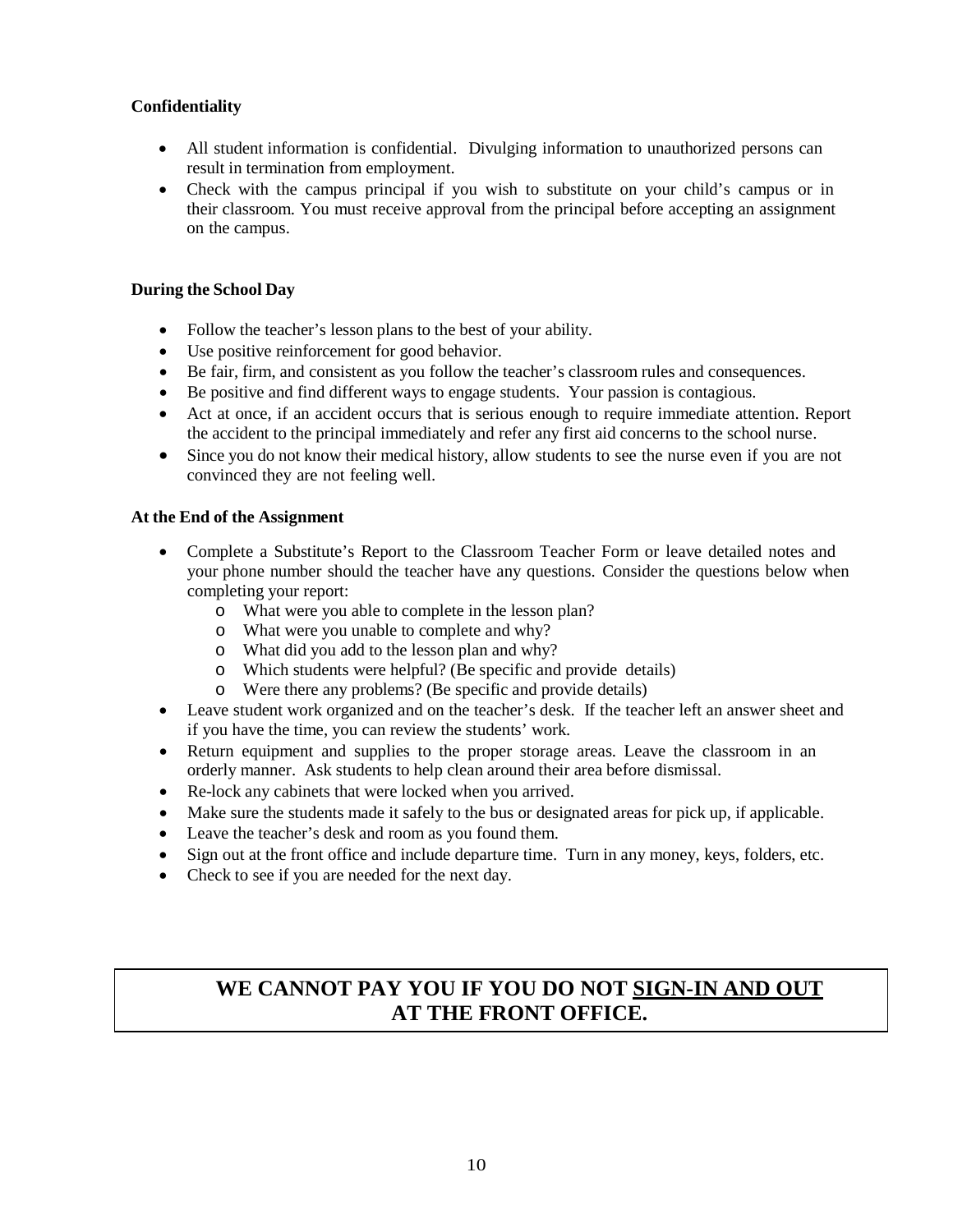## **MY SELF- SERVE INFORMATION**

My Self-Serve access begins once the Substitute Office invites you to attend New Substitute Onboarding/Orientation (NSO). We will provide the necessary information to login to your My Self-Serve account during NSO.

Once you are active in Self-Serve but have difficulty logging in, please call the service desk at (281) 634- 1300 **for assistance with your password.** All PeopleSoft passwords expire every 180 days. Two weeks before it expires, you will start to receive a change password prompt each time you log into My Self-Serve. If your password is not changed before it expires, you must contact the service desk by calling 281-634-1300 to have your password reset.

- If you are logging in from home for the first time, call the service desk to reset your password.
- Create challenge questions in the self-service portal [my.fortbendisd.com.](https://my.fortbendisd.com/) This will allow you to reset your own password
- You will not be able to retrieve a forgotten password if you have not previously set your challenge question responses. The FBISD Customer Service Center will be able to assist you
- For further details, please visit [https://fortbend.sharepoint.com/sites/IT-](https://fortbend.sharepoint.com/sites/IT-Help?MyFortBendISD/Forms/Allitems.aspx?web=1)[Help?MyFortBendISD/Forms/Allitems.aspx?web=1](https://fortbend.sharepoint.com/sites/IT-Help?MyFortBendISD/Forms/Allitems.aspx?web=1)
- Once on the Information Technology Help portal, click on Account Management
- Be sure to click on *Account Management Staff & Teacher Job Aid Self Help.pdf*
- Previous employees will use the password you set-up for yourself as long as it has not expired.
- To avoid your password expiring, it is encouraged to login frequently.
- Checking your district email frequently is highly suggested as **we communicate primarily through district email**.

#### **Ethnicity Information**

Ethnicity Information is a requirement and **MUST** be completed in My Self-Serve *within five business days* of attending NSO. You will complete the Texas Education Agency Texas Public School Student/Staff Ethnicity and Race Data Questionnaire during NSO. Your Human Resources Advisor will enter this information for you. It is suggested that you take a few minutes to login and confirm this has been processed. Please contact your Human Resources Advisor should you have any questions.





2.Click on Ethnic

**Declaration** Information is not displayed, please update accordingly.

#### **FingerprintingInformation**

Senate Bill 9 requires all certified employees and substitute teachers, both certified and non-certified to be fingerprinted. The fingerprinting fee for all applicants will be approximately \$50.00. Scheduling information and L-1 fingerprinting locations are given to substitutes after the interview process prior to attending NSO.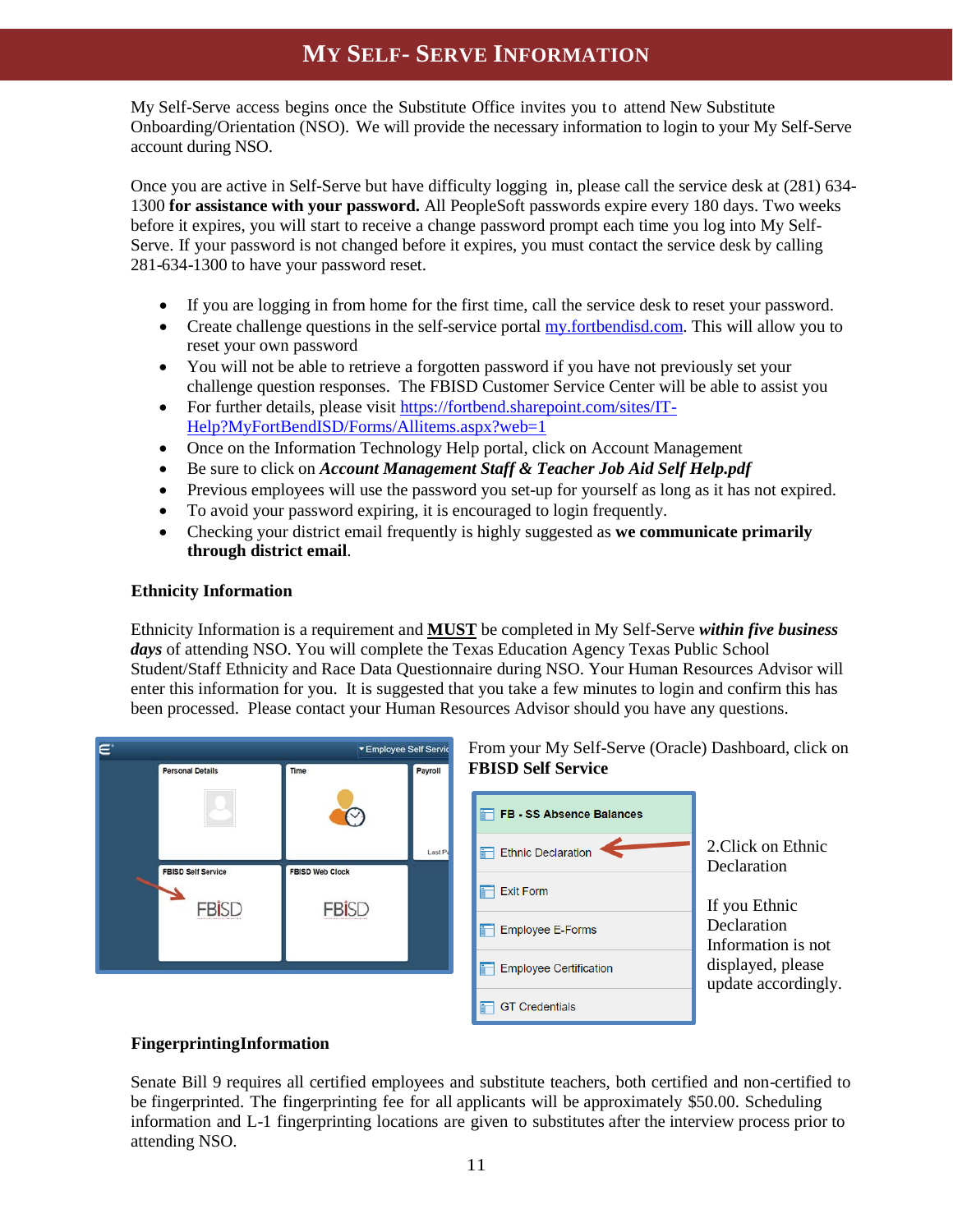## **SUBSTITUTE PROGRESSIVE DISCIPLINE PROCEDURES**

 The progressive discipline procedures apply to all non-professional at-will employees of the District. Employees who complete timesheets use Kronos and receive pay working overtime. The progressive disciplinary process strives to address disciplinary issues where standards of conduct or performance are violated. The District may change any progressive disciplinary step, or group, in the discipline procedures as deemed necessary.

#### **What is Progressive Discipline?**

- A tool to identify and address employee and employment related problems;
- A tool used to encourage employees to modify behavior or performance to acceptable standards
- A uniform model to address employee counseling, discipline, and documentation throughout the district.

#### **Progressive Discipline is NOT:**

- Expected to address each and every situation requiring corrective action that may arise in the workplace;
- A tool to harass, intimidate, or punish employees;
- A way to force an employee to resign.

*An employee may be terminated for any legally permissible reason, and the District may skip or change any progressive step, or group, in the discipline policy, as deemed necessary. Please understand that it is not guaranteed that a supervisor will start with the verbal warning. If an employee has received previous warnings or campuses have reported issues, these will be taken into consideration. The severity of the offense will also determine the outcome***.**

#### **SubstituteExclusions**

- A substitute can be excluded from any school site for any reason deemed necessary by the campus principal and approved by an HR Representative.
- If a substitute is excluded from a school, a Special Report on Substitute Teacher Form is sent to an HR Representative. The substitute is placed on the school's exclusion list by the HR Representative and the substitute may not substitute at that site again unless approved by the building administrator.
- An e-mail from the HR Representative describing the campus's concerns will be sent to the substitute, so the substitute can improve as a classroom substitute.
- A substitute has the right to send a rebuttal letter to the HR Representative.
- If necessary, a substitute may be called to meet with an HR Representative for disciplinary action.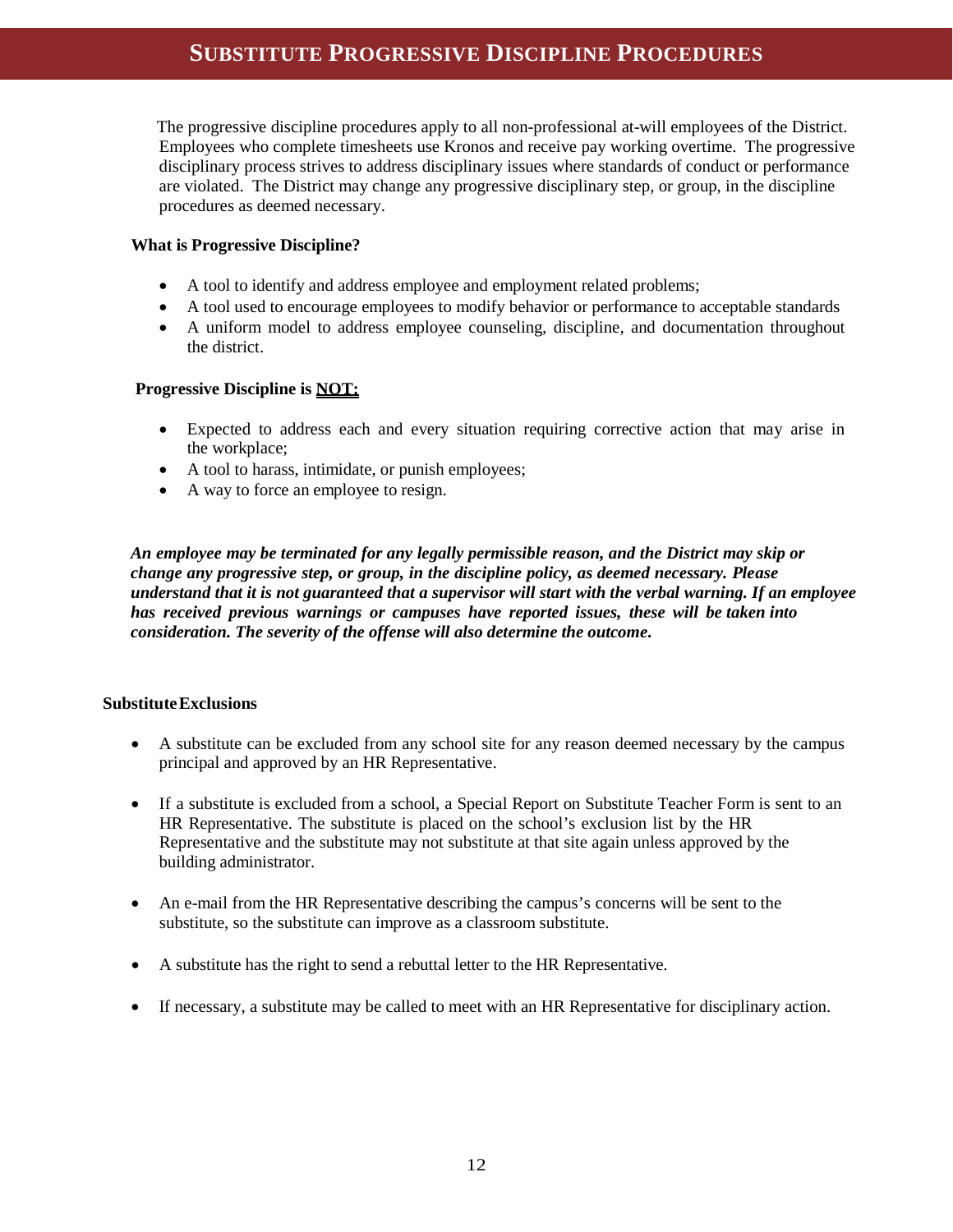## **WORKPLACE CONDUCT**

The following are the minimum standards of conduct for substitutes. These standards are not intended to be all-inclusive or cover every possible situation. Violations of these standards will result in corrective action ranging from a verbal/written warning to dismissal of employment. The severity of the corrective action will depend on the seriousness of the violation and the frequency of infractions committed by the employee. Minimum standards of conduct include, but are not limited to:

- A substitute abides by all federal, state, and local laws and statutes.
- A substitute maintains a professional relationship with all students, both inside and outside of the classroom.
- A substitute will not take pictures of students (digital, photographic, video, or electronic media).
- A substitute refrains from the abuse or inappropriate use of alcohol or drugs during the course of substitute assignments.
- Cell phones need to be silenced during instruction when the students are in the classroom.
- Laptop computers, MP3 players, hand held video games, magazines, books, newspapers, food and drink, other than water, are not permitted in the classroom.
- A substitute will follow all policies and procedures related to social media found in Policy DH.

#### **Satisfactory Job Performance**

- Work with employees and students in a productive, cooperative, and positive manner.
- Negativity, absence of a sense of humor, or an unwillingness to be flexible, cooperative, or helpful may result in not being invited back as a substitute teacher on that campus and/or being removed from the substitute roster.
- Follow the teacher's lesson plan.
- Render honest, efficient, and effective services in the performance of duties.
- Obtain materials, equipment, and tools needed for the job in the prescribed manner.
- Provide the teacher with a completed 'Substitute Report to the Classroom Teacher' form.
- Be courteous to students, teachers, supervisors, administrators, other District employees, and members of the public.

#### **Attendance**

- Report for work on time. (See school staff start times listed above.)
- Never leave the students alone in the classroom.
- Do not leave the campus during working hours. In the case of emergency, notify the campus administrator or front office before leaving the campus.
- Remain at work until the end of your work assignment, which may include the teacher's end-ofthe-day duties.
- You are not entitled to the teacher's conference period and may be asked by the principal to substitute for another class during that time.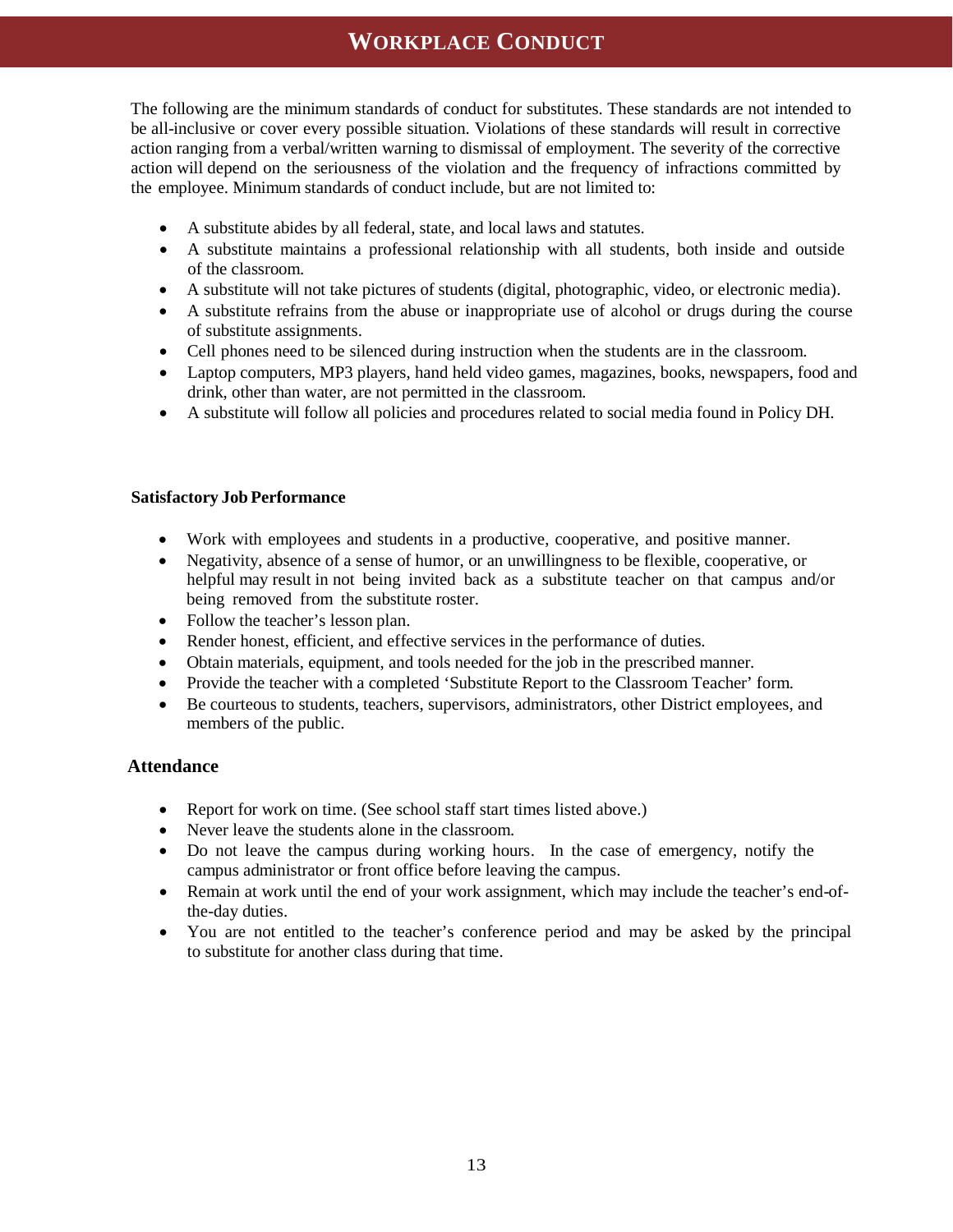#### **Appearance and Dress**

The dress and grooming of District employees shall be clean, neat, in a manner appropriate for their assignments, and in accordance with any additional standards established by their supervisors. Inappropriate attire at any time that causes a distraction to other employees/students or creates an unsafe environment. This includes, but is not limited to, low-cut blouses, clothing that exposes the navel, short dresses, unusual hair colorings, visible tattoos, nose rings, and other pierced body parts (except ears). *See* Policy DH.

#### **Maintain Safety and Security Standards**

- Observe and comply with safety regulations and procedures.
- Immediately report all personal injuries as the result of work-related duties to the supervisor and on the appropriate form available on each campus. (Please see the campus administrative Assistant as soon as possible. Do not leave the campus without reporting an injury.)
- Wear your Substitute ID Badge at all times on the campus.
- Exercise proper care of District facilities and property. Failure to maintain this standard will result in the employee being required to reimburse the District for necessary repairs and/or replacement through payroll deduction.
- Report damage to, or theft of, District property immediately upon discovery.

#### **Refrain from Inappropriate Behavior:**

- Using work time, material, and/or District facilities and equipment for personal work and activities including excessive use of District telephones
- Using the teacher's computer unless approved/authorized
- Removing or borrowing District property without permission
- Threatening, intimidating, using profanity, or interfering with other employees on District property, at any time
- Distributing or posting literature on District property or posting/removing bulletin board notices without proper authorization from the Community Relations Department
- Unauthorized soliciting or selling on District premises during hours of duty
- Acting in a manner that interferes with or disrupts the work environment, morale, or teamwork
- Allowing any unauthorized individual into any District facility
- Smoking tobacco, using or being under the influence of illegal drugs, or using alcoholic beverages on District property
- Sexually harassing another District employee or student
- Sleeping while on duty in the classroom
- Failure to follow the teacher's lesson plans
- Verbally or physically abusing or harassing students or staff
- Using inappropriate language or actions when dealing with students. Using inappropriate or unapproved books, videos, etc. in the classroom.
- Do not provide students with your personal contact information or ask the students for their personal information.
- Unauthorized use of the computer or Internet; printing or copying of any documents not authorized by the teacher and not directly related to the classroom assignments
- Working on personal business during the school day
- Leaving the students unattended at any time or leaving school prior to job end time without authorization from the building administrator
- Soliciting students for private enterprises (i.e., if you have a tutoring business or language school as a private business)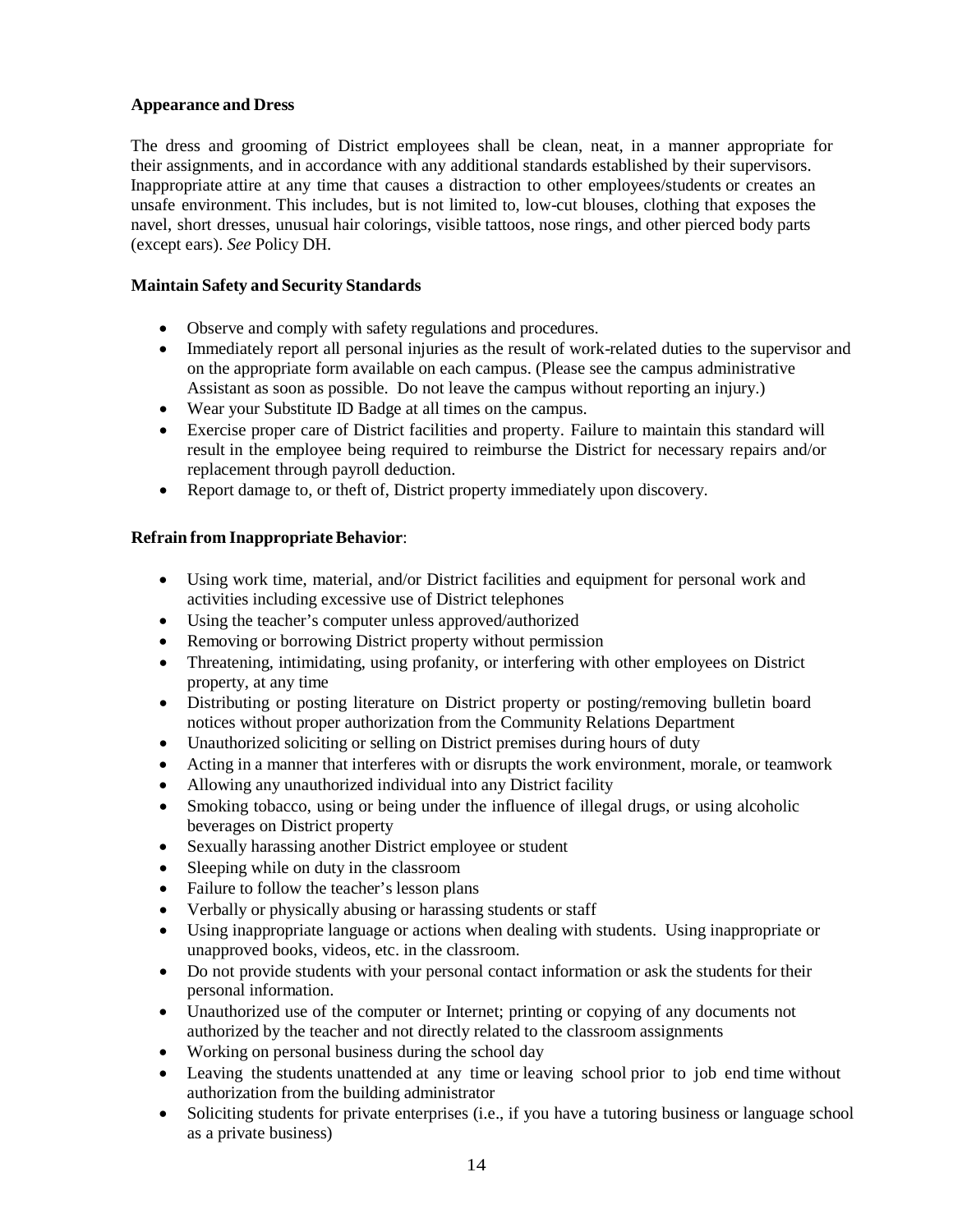#### **Cancellation of Assignments**

When a substitute teacher accepts an assignment, he/she is making a commitment to the school. Assignments should only be cancelled in case of an emergency. If an emergency arises, the substitute should cancel the job as soon as possible. **The substitute must also notify the school of the cancellation.**

To notify ReadySub that you will no longer be able to fill an assignment:

- You must know the specific Job ID
- Release the job as soon as you know that you cannot meet the commitment. If you need to cancel within 0-48 hours prior to the job start time, please call the school to let them know why you need to cancel your assignment. If it is after school hours, leave a voice message indicating that you are no longer available.
- The campus will need to release you from any assignment that are being cancelled 0-48 hours prior to the start of the assignment.

We monitor the activity of cancelled jobs. If we identify a pattern of "last minute" cancellations (within 48 hours of job start time) or see jobs cancelled so a different job can be accepted, the substitute will be notified and may possibly be denied further employment.

## **Requesting Time Off**

**Substitutes are required to contact the Substitute Office via email for approval if they are in a long**term assignment over 10 days and need to request a day off (emergency, illness, death in the family, **etc.)**. Monday and Friday absences are hard to fill; thus, your request to take one of these days off will not be approved unless it is an emergency.

**Attach a doctor's note or jury duty paperwork to this email if absence is over 3 days**. **[substitutes@fortbendisd.com.](mailto:substitutes@fortbendisd.com)**

#### **Religion in the Public Schools**

Fort Bend ISD strongly supports the separation of religion and government. Do not share your personal religious beliefs with the students. Fort Bend ISD is a very diverse school district in many ways, including religious beliefs.

Shortly after the school day begins, students in all schools recite the Pledge of Allegiance to the U.S. and Texas flags. Immediately after, the students have the opportunity to take part in a moment of silence. This is an individual activity required by the Texas Education Code and is not an attempt to influence one's thoughts or views. During the moment of silence, all students/staff are expected to remain silent.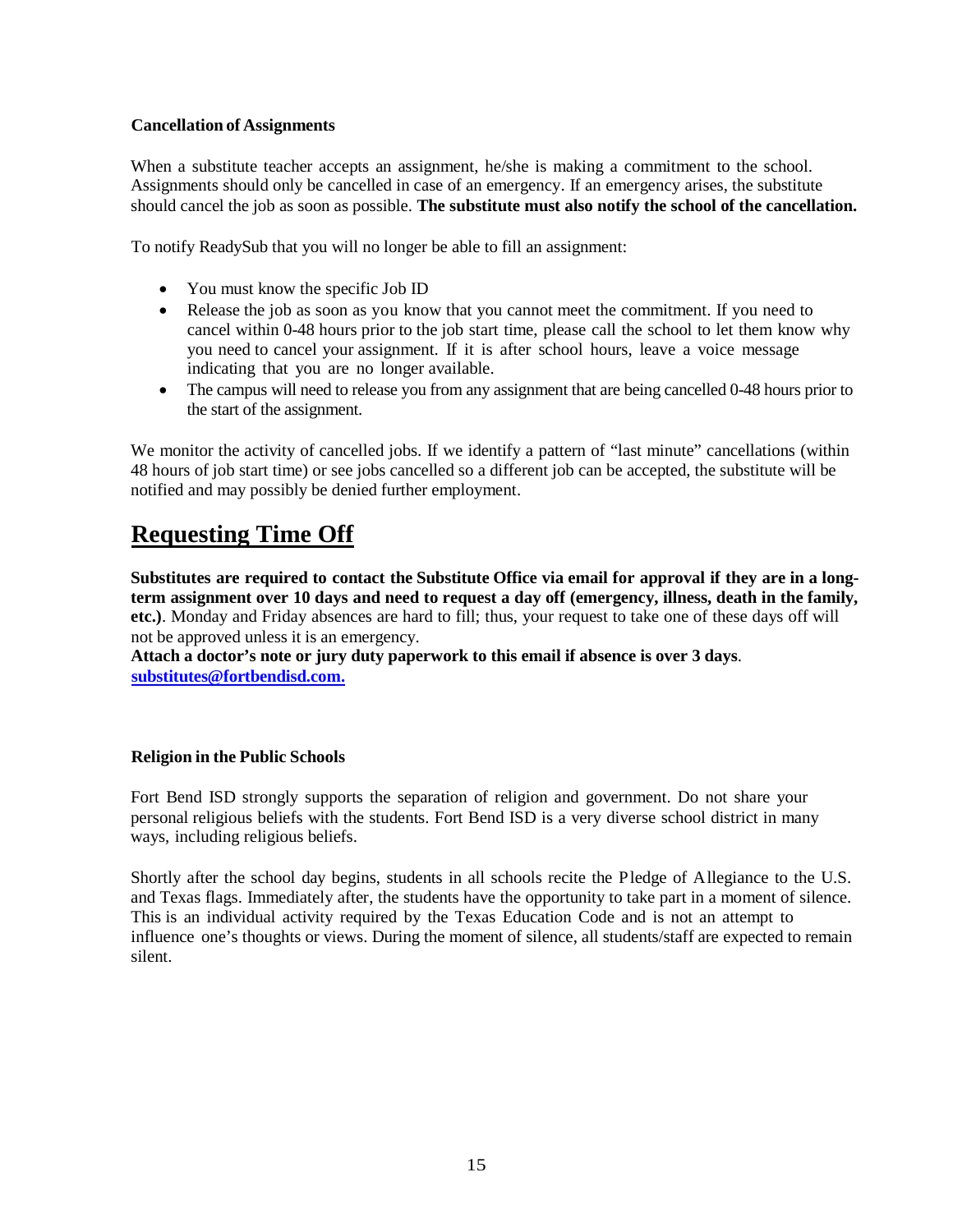## **Reporting Suspected Child Abuse**

**All employees** are required by law to report any suspected child abuse or neglect to a law enforcement agency or Child Protective Services within 24 hours of the event that led to the suspicion.

Child abuse includes acts or omissions by a person that result in physical, emotional, sexual, or neglectful injury to a child.

**Reports to Child Protective Services can be made to a local office or to the Texas Abuse Hotline (800- 252-5400).**

**FBISD Police (281-634-5500)**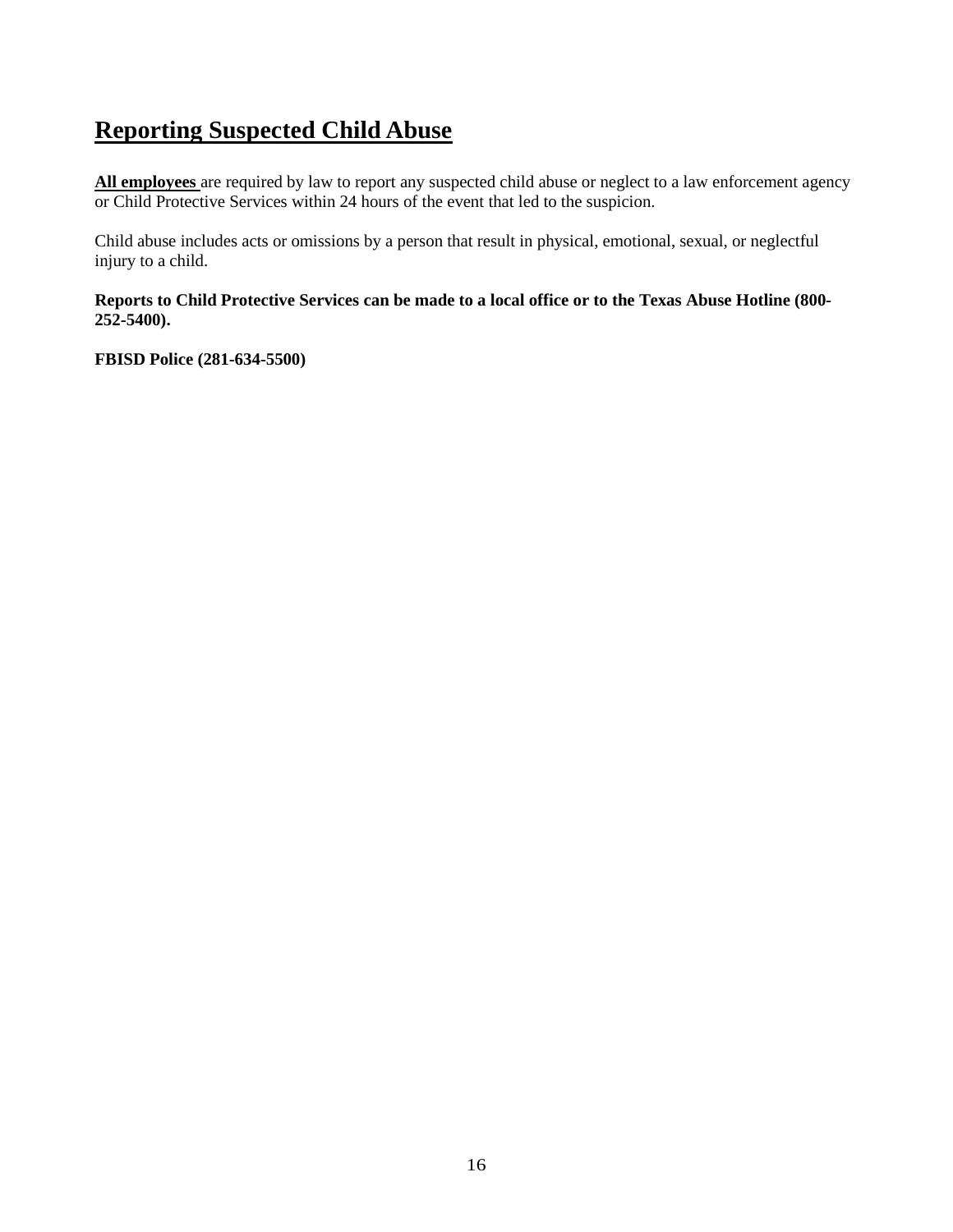## **FREQUENTLY ASKED QUESTIONS**

Please read this section before contacting the Substitute Office.

#### **Q.** *What are the Substitute Office hours and contact information***?**

A. The Substitute Office hours are (School Year) 7:00 a.m. – 4:30 p.m. (Summer Hours) 7:30 a.m. – 5:30 p.m. [susan.flessner@fortbendisd.com](mailto:susan.flessner@fortbendisd.com) – from 7:00 a.m. to 3:30 p.m. [patricia.lutz@fortbendisd.com](mailto:patricia.lutz@fortbendisd.com) – from 8:00 a.m. to 4:30 p.m. [mariajose.adams@fortbendisd.com](mailto:mariajose.adams@fortbendisd.com) – from 7:30 a.m. to 4:00 p.m. [kristin.richter@fortbendisd.com](mailto:kristin.richter@fortbendisd.com) – from 8:00 a.m. to 4:30 p.m.

#### **Q.** *When can I begin Substituting?*

A. After you are officially hired as a substitute teacher, attended the New Substitute Onboarding/Orientation (NSO), and have received your substitute ID badge. You are not an official employee until you have an employee ID and can log into both the ReadySub system and My Self-Serve. Substitute teachers must attend a substitute onboarding/orientation (NSO) and complete and submit new hire paperwork including fingerprinting. You will log into ReadySub and enter your email address and password, once your account is activated. You will receive a Welcome email with a temporary password. You will then be able to update your password for future logins.

#### **Q.** *How do I find out what jobs are available?*

A. You will log in to ReadySub to set up our profile. ReadySub offers several methods for accepting jobs: (1) Email Alerts to your FBISD email address, (2) Text Message Alerts (SMS text rates apply). (3) Call and/or from your ReadySub Dashboard. There is not a number in which to call and listen to available jobs. Always ensure that you received a Job ID for any job you agree to take. If the job is prearranged with a teacher, please confirm the assignment in ReadySub and get your Job ID. **You will not be paid for any job without having the Job ID.**

#### **Q.** *What do I do when I arrive at the school?*

A. Before you leave for the school, verify your assignment information in ReadySub. As soon as you arrive at the school, please sign in with the staff member assigned to substitutes. Ask for the substitute folder. Inside the folder you should find lesson plans, attendance rosters, seating charts and emergency plans, etc.

#### **Q.** *What do I do if my substitute status changes?*

A. You will login to your ReadySub profile to update your changes to your availability. You are able to make changes to your Daily Availability as well as extended leave if necessary. If you are scheduling a leave that will keep you from subbing at least four times per month, please notify your Sub Office Advisor by alpha split so you will not be termed for inactivity. If you wish to be removed from the substitute list, please submit an exit form in My Self-Serve. You will not be able to request monies from your 457 Plan until we receive and process your exit form.

#### **Q.** *How will I know how I am doing as a substitute?*

A. Principals and teachers can complete a Special Report form to let us know if you are doing a great job or if there are concerns. We will email you a letter informing you of the concern(s) and provide you directives to follow in order to continue substituting. Substitutes are subject to Progressive Discipline. Please refer to the section called Progressive Discipline in this handbook for more information.

#### **Q.** *If I reject a job for a particular day, will I still be able to see other jobs in ReadySub?* A. Yes.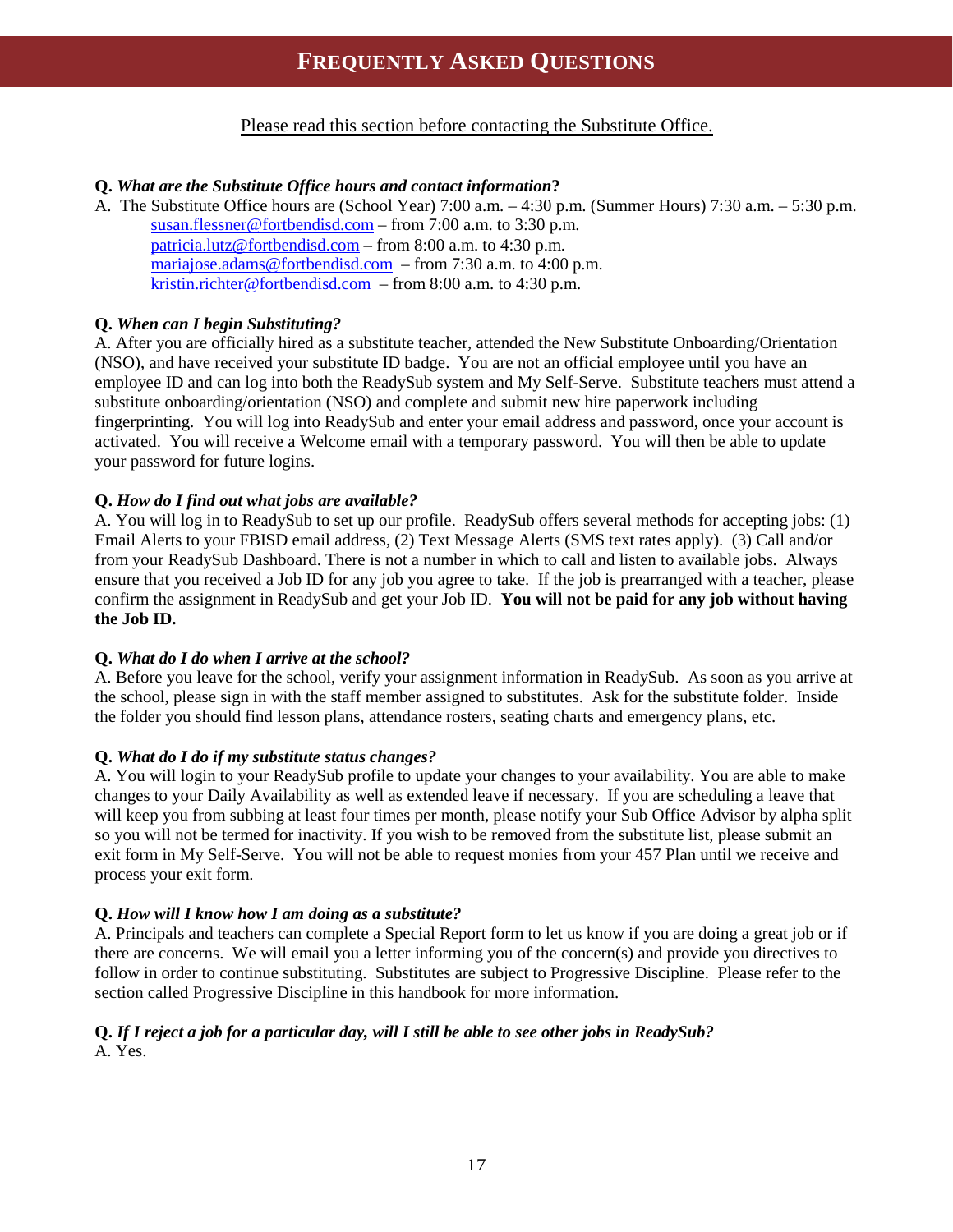#### **Q.** *Can an employee assign me to, or request me for, his/her absence?*

A. Yes. If an employee prearranges with you to substitute for him/her, they will enter the absence in ReadySub as a prearranged substitute. ReadySub will list a Job ID that proves you have been entered by the teacher as their substitute. It is your responsibility to ensure you have a Job ID before you go to the assignment. If the teacher forgets to note in ReadySub that they prearranged for a substitute, then the system will show the assignment as available and other substitutes will be able to accept the job and receive the Job ID. The substitute who can provide the Job ID when signing in at the campus, will be the one who remains on the campus and is paid for the assignment. If you arrived at the campus without a Job ID, you will not be paid unless a different assignment is located for you. This is why it is important for substitutes to check their assignments in the system before leaving home.

#### **Q.** *How can I be in a teacher assignment when I did not accept nor agree to take the assignment?*

A. The teacher can automatically assign you to the assignment without first confirming with you. Since this is not standard procedure, please contact the campus staff who handles substitutes and advise them of what has occurred.

#### **Q.** *What should I do if I see assignments in ReadySub during the summer months when "school" is not in session?*

A. Do not accept the assignment. It may be that there are teachers at campuses that work during the summer months and when creating the absence, the teacher may forget to enter "no substitute required" for the absence.

#### **Q.** *As a substitute am I allowed to work in the summer?*

A. No, only full-time employees are allowed to work during the summer months in summer school.

#### **Q.** *What if the days I am available to work changes from week to week?*

A. You are able to change this information yourself in ReadySub. Refer to the ReadySub Navigation link on the Substitute Website, [www.fortbendisd.com/subs.](http://www.fortbendisd.com/subs)

#### **Q.** *Can I call ReadySub and listen for jobs?*

A. No. We would like you to be proactive in looking for and accepting jobs. Job-hunting can be done 24 hours a day, seven days a week, by logging into ReadySub to search for assignments.

#### **Q.** *How many jobs must I work to remain active as a substitute?*

A. We require our substitutes work at least 3 to 4 times a month to remain an active substitute for Fort Bend ISD. We have unfilled jobs every day. However, if you do not work for three months and do not notify the Sub Office for a requested leave, it will result in your removal from the Sub System. Once removed, you will need to reapply to the District. If you no longer wish to work as a substitute or for FBISD, please submit an Exit request through My Self-Serve.

#### **Q.** *If I reject or cancel jobs, will I automatically be removed from the substitute list?*

A. ReadySub will still call you for other jobs if you meet the criteria. However, we do monitor the activity of cancelled jobs. If we identify a pattern of cancellations, we will contact you in order to review the reasons for cancellation. This could result in your removal from the substitute list.

#### **Q.** *Do I need to remember my ReadySub Job ID?*

A. Yes. The Job ID is your assurance that ReadySub has registered your acceptance of the job. You will also need this number if you need to cancel the job. Each job is given a unique number, so carry your printed job assignment and number with you to the campus. Remember that if two substitutes show up for the same job, the substitute with proof of the confirmation number will be granted the assignment.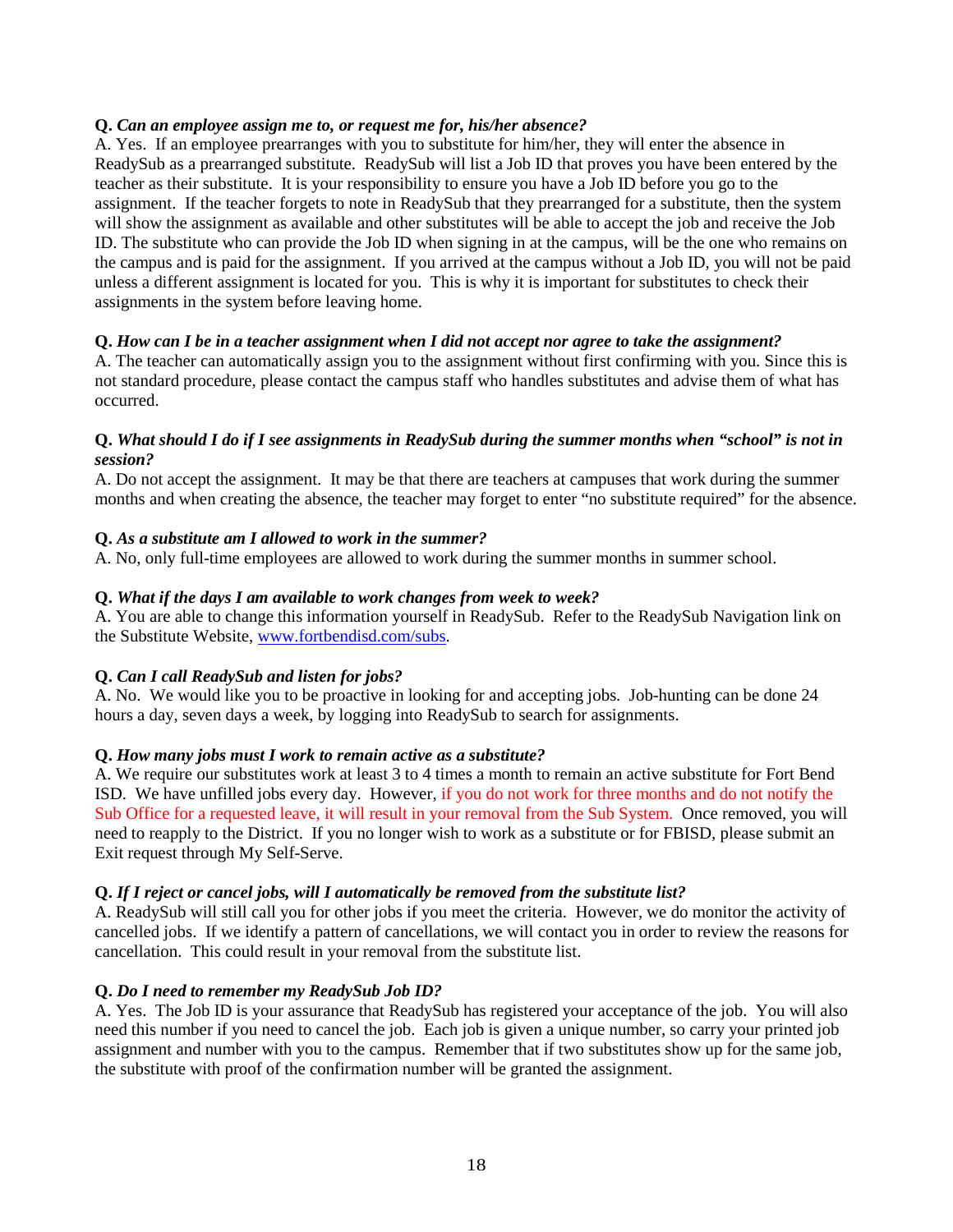#### **Q.** *Can I cancel a previously accepted job in the event of an emergency?*

A. Yes. If you are canceling a job within 48 hours of the start time of the job, you must call the school and inform them. If it is after school hours, leave a voice message. Always try to cancel your jobs as early as possible, so a new substitute can accept the position. If it is 48 hours or less before to the start time, the school will have to release you from the assignment.

#### **Q.** *Does ReadySub call on the weekend?*

A. Yes, however you can set quiet hours in your profile starting at a certain time, if you do not want to receive phone calls during the evening, etc. You also have the ability to turn off the calling feature all together. The ReadySub system is defaulted to only send out email alerts. All other alerts will need to be updated by the substitute.

#### **Q.** *Do I call the Substitute Office if I need directions to a campus?*

A. No. It is your responsibility to print out a map or get directions before you go to the campus. We suggest you also put the campus phone number on the map should you have problems finding the school. Often, campus staff is familiar with the area and can give you more detailed directions if you are lost.

#### **Q.** *When I became a substitute, I did not have a teaching certificate, but now I have passed my content area TExES exam. Can I start to receive the certified daily pay rate?*

A. No. To receive the certified daily pay rate, you must hold a valid Texas teaching certificate Probationary, Standard, Lifetime/Provisional. If you are in an alternative certification program (ACP), you must pass your contact area(s) and pedagogy exams AND receive a Probationary certificate from SBEC. It is your responsibility to notify us when you receive your Texas certificate. **\*Certification must be viewable in SBEC in order to receive the higher rate. Important:** It is the substitute's responsibility to know what their certification covers (Example: Gen 4-8 would not cover P.E.) This new rate will go into effect the pay period following the date certification can be viewed in SBEC. We will not retro pay.

#### **Q.** *I have a valid out-of-state teaching certificate; will I receive the certified daily pay rate?*

A. No. Only holders of a Texas teaching certificate receive the certified daily rate. Once you have your outof-state certificate evaluated by SBEC and you receive your one-year Texas certificate, you can receive the certified daily rate. It is your responsibility to notify the Substitute Office when you receive your one-year certificate. \*Certification must be viewable in SBEC in order to receive the higher rate. **Important**: It is the substitute's responsibility to know what their certification covers (Example: Gen 4-8 would not cover P.E.). This new rate will go into effect the pay period following the date certification is viewable in SBEC. We will not retro pay.

#### **Q.** *I just started substituting after I finished student teaching. I have passed my content area exam and PPR exam. Will I receive the certified daily pay rate?*

A. No. We need a copy of your official transcripts with your degree posted since you will finish student teaching before you receive your degree. Once you have the degreed transcripts and see that SBEC has recommended you for a Standard teaching certificate, we can pay you the certified daily rate. It is your responsibility to notify the Substitute Office when you are recommended for your Standard certificate and/or to let us know when you submitted a copy of your degreed transcripts. \*Certification must be viewable in SBEC in order to receive the higher rate. **Important**: It is substitute's responsibility to know what their certification covers (Example: Gen 4-8 would not cover P.E.). This new rate will go into effect the pay period following the date certification is viewable in SBEC. We will not retro pay.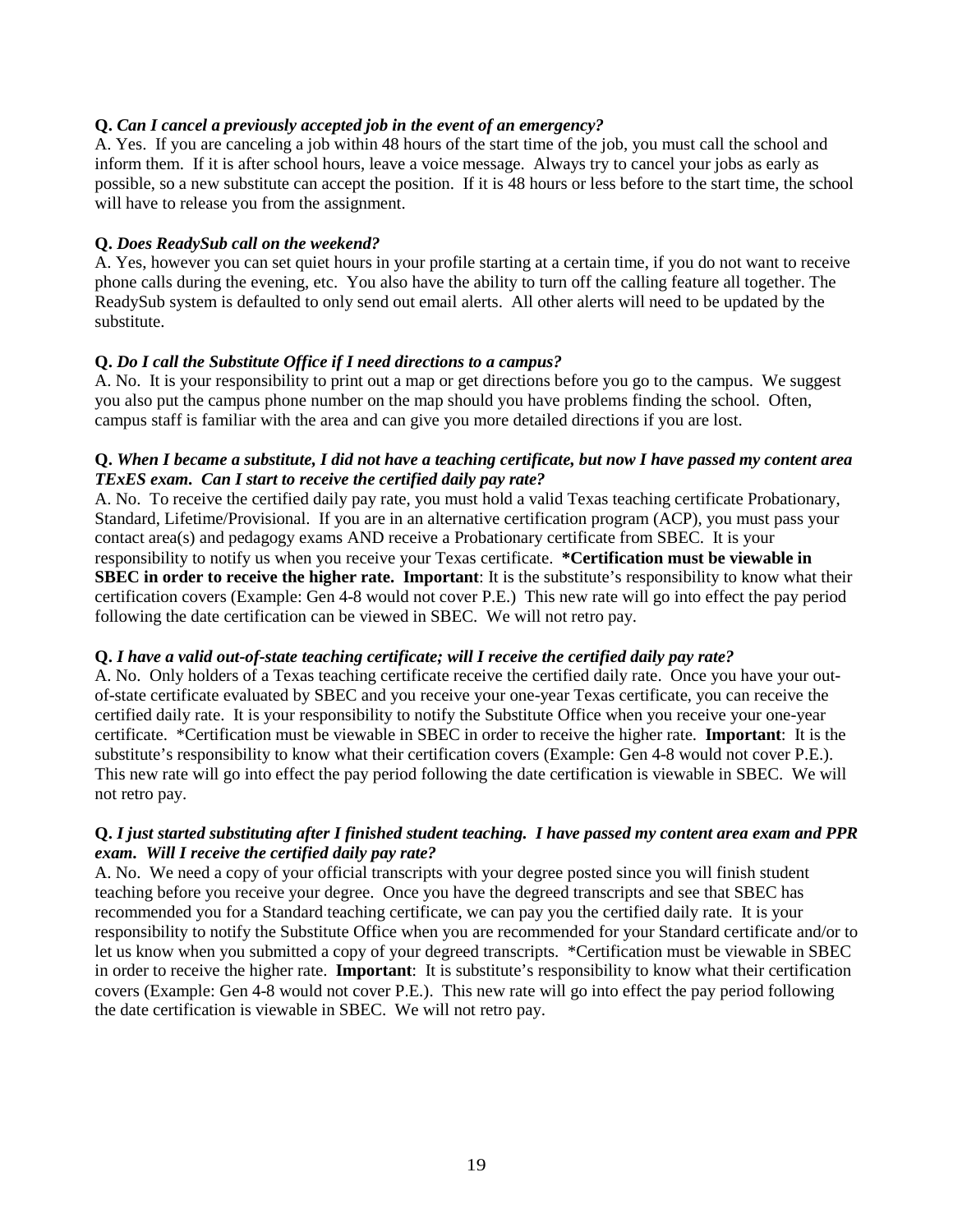#### **Q.** *I am a retired Texas teacher; can I take long-term assignments?*

A. That depends on the type of long-term assignment. You can take a long-term assignment for an absent employee, but you **must check with TRS regarding subbing in vacant positions**. Retirees should carefully review all requirements that apply to long-term temporary work. If the retiree's work is not in compliance with TRS requirements, TRS could revoke your retirement entirely, or you could lose monthly annuity payments for work that exceeds the allowable amount. It is the responsibility of the retiree to contact TRS and discuss the possible impact of substituting on their benefits.

Employees who have retired from TRS should ask the principal or campus representative if the long-term assignment is for a current employee or for an employee who resigned or separated from the District. It is the retiree's responsibility to understand and follow the guidelines for returning to work after they retire. You can contact TRS at [www.trs.state.tx.us](http://www.trs.state.tx.us/) or view the online document pertaining to employment after retirement at <http://www.trs.state.tx.us/benefits/documents/>employment\_after\_retirement.pdf. and/or call 1-800-223-8778. **For TRS purposes, a substitute is a person who serves on a temporary basis in the place of a current employee and NOT in a vacant position.**

#### **Q.** *I am working in a long-term assignment and need to take a day off. What is the process for requesting time off?*

A. The Substitute Office's expectation is that a substitute may not have more than three (3) absences during a long-term assignment. However, if there are extenuating circumstances, the substitute must consult a substitute representative on the campus who will then contact the HR Administrator. Failure to notify the campus and the HR Administrator in advance or exceeding the allowed three (3) absences could result in the long-term assignment being cancelled and the substitute not receiving full compensation. Any decision regarding the number of absences approved will be made by the HR Administrator in conjunction with the campus administrator. If you have a pay rate of \$95/120 or \$85/120 for the assignment you are in and have an approved absence within the first ten consecutive full days, you will not receive the higher rate of \$120 until you have worked a total of 10 consecutive full days. Monday and Friday absences are hard to fill; thus, your request to take one of these days off will not be approved unless it is an emergency.

#### **Q.** *I am working in a long-term assignment and the principal wants me to have computer/email access. What do I need to do?*

A. All substitutes have computer and district email access. Substitutes in a long-term assignment over 10 consecutive, full days receive computer/email access for that campus. Once the Substitute Office receives the principal's Substitute Recommendation Form (SRF), the assignment information will be updated in the system, and you will be granted computer and email access tied to that campus. The SRF request is generally processed within a few business days. It is imperative for HR to know about the long-term assignment at the beginning of the assignment in order to avoid delays with computer email access and pay.

#### **Q.** *I need to update my address/phone number and last name due to a recent marriage. How do I get these changed in ReadySub?*

A. Please update your online substitute application. Your application should always have your current contact information – phone numbers, address, and email. You also need to change your address and phone number through My Self-Serve. You must complete a Name Change Form in the Human Resources Department and bring the appropriate documentation (marriage license, divorce papers, etc.)

#### **Q.** *I accepted a job through ReadySub and have a Job ID. However, when I arrived at the campus, the teacher was there but forgot to cancel the assignment. What do I do?*

A. The campus will offer you an unfilled assignment on the same campus upon your arrival, if available. You will need to accept the new assignment or choose to go home without pay. You may also log back into ReadySub (once the campus has taken you out of the assignment) to search for unfilled jobs on other campuses. If this situation happens to you more than once, please call and discuss the situation with your HR Representative. Please be aware that teachers can cancel an absence up to two hours before school starts, and a